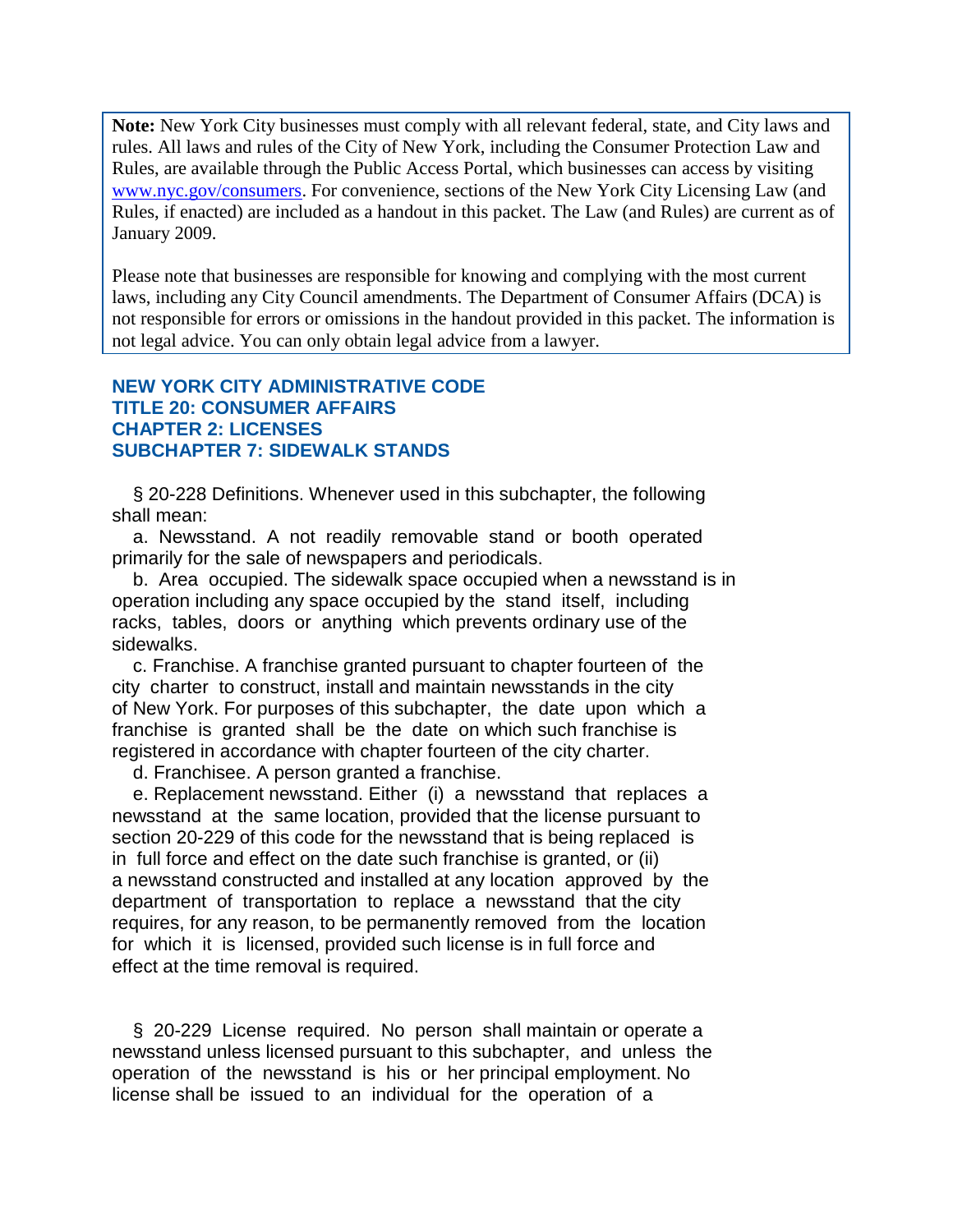newsstand that is not a replacement newsstand and that has been constructed and installed by a franchisee pursuant to a franchise unless such operator has reimbursed such franchisee for the costs of construction and installation of such newsstand as determined by the department in accordance with paragraph two of subdivision c of section 20-241.1 of the code.

 § 20-230 Preferences; employment; fee. a. When there are competing applications for a certain location, a preference in granting a license shall be shown as follows:

- 1. Disabled veterans;
- 2. Handicapped persons as defined by the department;
- 3. Veterans who are not disabled;
- 4. Persons over the age of sixty-two.

 b. The biennial fee for a license to operate a newsstand shall be one thousand seventy-six dollars.

 § 20-231 Restrictions; size. a. No newsstand shall be within three feet of private property without the consent of the owner of that property.

 b. Items other than newspapers, magazines, periodicals, and prepaid telecommunication or transit cards may be offered for sale from a newsstand if they are sold for less than five dollars exclusive of taxes; provided, however, that apparel, jewelry, hair ornaments, handbags and video cassettes shall not be offered for sale from a newsstand and that if food items are offered for sale, they must be prepackaged.

 c. No new license shall be issued under section 20-229 unless approval for the location has been obtained from the department of transportation.

 d. 1. No license issued under section 20-229 shall be renewed if the department of transportation determines that the newsstand so licensed poses an obstruction to the free use of sidewalks by pedestrians at the time of review.

 2. On and after the effective date of the local law that adds this paragraph two to this subdivision d of this section, a newsstand shall not be eligible for a renewal if the area of the sidewalk occupied by it exceeds seventy-two square feet or such newsstand exceeds nine feet in height.

 (a) On and after such date, such newsstand that was first licensed on or after the first day of August, nineteen hundred ninety-one shall not pose an obstruction to the free use of the sidewalks by pedestrians if the location of such newsstand does not

(i) reduce the area maintained on the sidewalk for pedestrian movement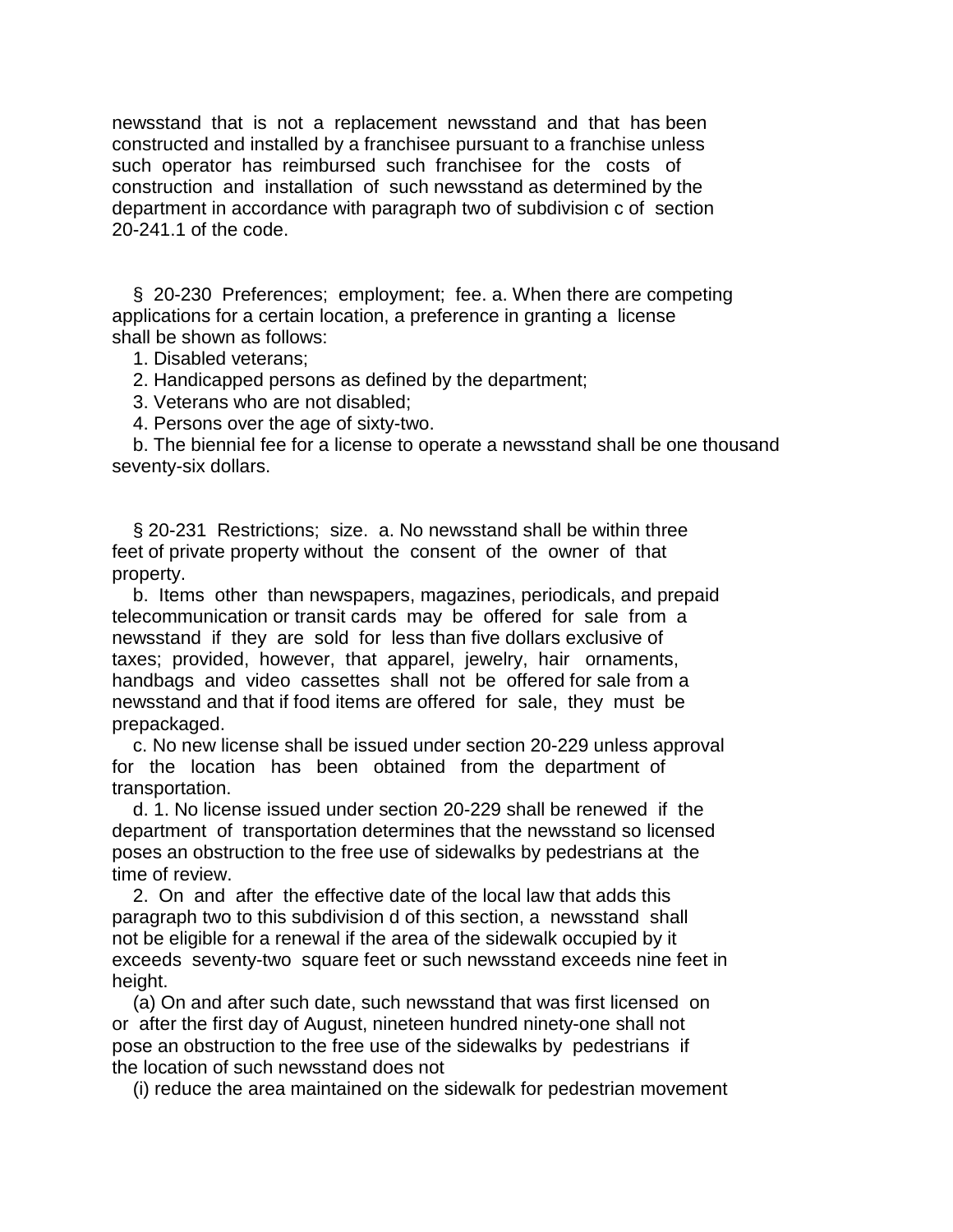below a width of nine and one-half feet.

(ii) place the proposed newsstand within five feet of a fire hydrant.

 (iii) create a level of service at the proposed location for the peak fifteen minutes of the peak hour of a pedestrian flow rate equal to or greater than eleven people per minute per linear foot of clear path, as determined by the department of transportation.

 (iv) place the proposed newsstand within fifteen feet of an entrance to or exit from a subway.

 (v) extend into the area encompassed by the extension of the property lines from the buildings to the curb at the intersection of two streets and the area ten feet on either side of such lines.

(vi) extend into a bus stop.

 (vii) otherwise create a hazardous condition. For purposes of this subparagraph, a hazardous condition shall include, but not be limited to, the location of a newsstand less than one foot, six inches from the curb, under a fire escape, within ten feet of a driveway or parking lot or within two feet from underground access points, such as utility access openings, ventilation grills, or cellar doors.

 (b) On and after such date, a newsstand that was first licensed prior to the first day of August, nineteen hundred ninety-one shall not pose an obstruction to the free use of the sidewalks by pedestrians if the location of such newsstand does not

 (i) reduce the area maintained on the sidewalk for pedestrian movement below a width of nine and one-half feet.

(ii) place the proposed newsstand within five feet of a fire hydrant.

 (iii) create a level of service at the proposed location for the peak fifteen minutes of the peak hour of a pedestrian flow rate equal to or greater than eleven people per minute per linear foot of clear path, as determined by the department of transportation.

 (iv) violate the restrictions on the location of newsstands in subdivision f of this section, if such newsstand is located at the rear or side of a subway entrance or exit kiosk.

 (v) extend into the area encompassed by the extension of the property lines from the buildings to the curb at the intersection of two streets.

 (vi) otherwise create a hazardous condition. For purposes of this subparagraph, a hazardous condition shall include, but not be limited to, the location of a newsstand less than one foot, six inches from the curb, under a fire escape, within ten feet of a driveway or parking lot or within two feet from underground access points, such as utility access openings, ventilation grills, or cellar doors.

 e. No newsstand shall occupy an area of more than seventy-two square feet or have a height of over nine feet. However, any newsstand that occupied an area of more than seventy-two square feet on the first day of August, nineteen hundred seventy-nine may continue to operate within that area until the thirty-first day of July, nineteen hundred eighty. In no event shall there be less than a width of nine and one-half feet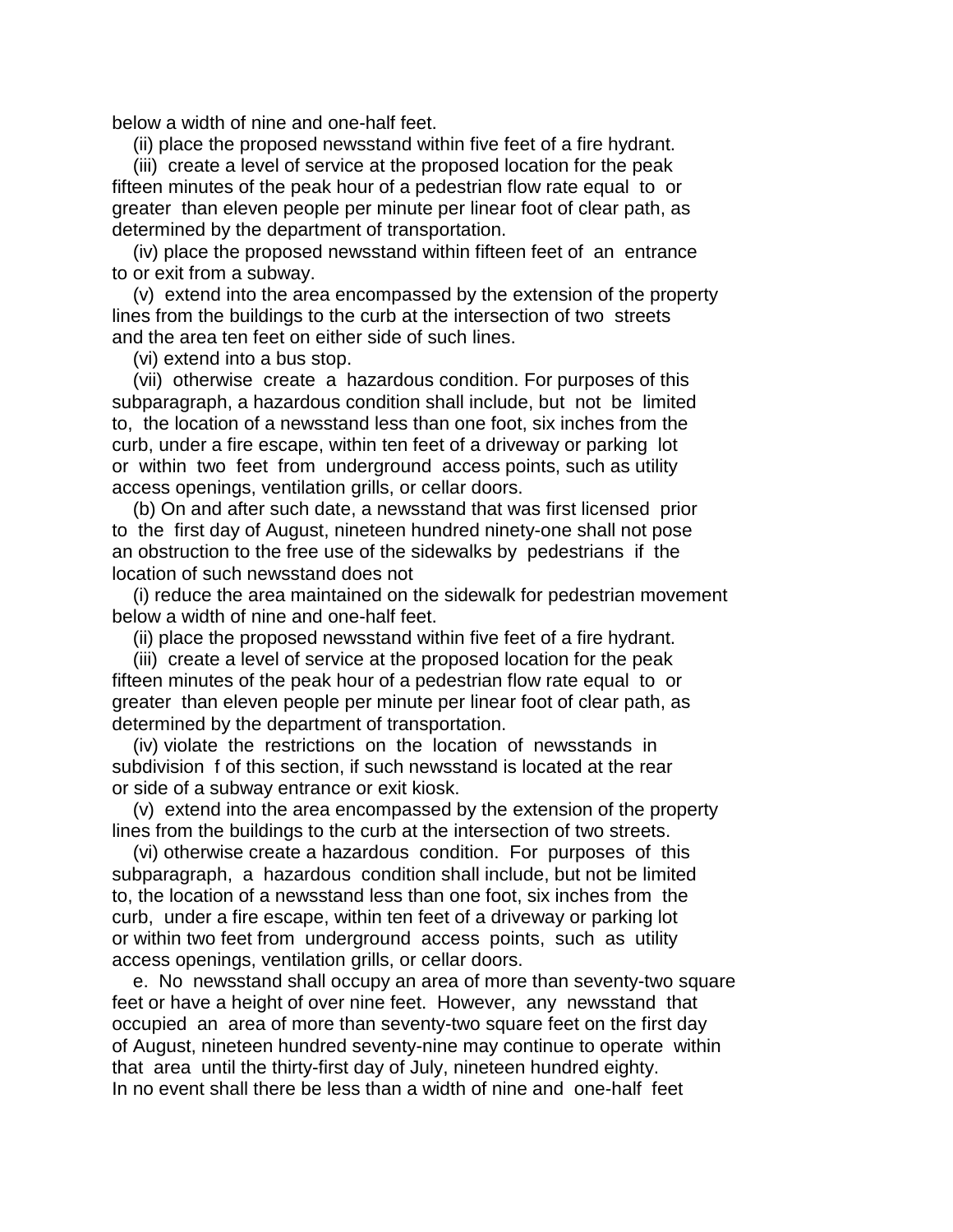maintained on the sidewalk for pedestrian movement. The provision of this section requiring that no less than nine and one-half feet be maintained on the sidewalk for pedestrian movement shall not apply to any newsstand which was first licensed by the department prior to the first day of August, nineteen hundred seventy-nine where the person who held the license for such newsstand on the first day of August, nineteen hundred ninety-one continues to be the licensee for such newsstand; provided, however, that where a newsstand which was first licensed prior to the first day of August, nineteen hundred seventy-nine is reconstructed in its entirety or in substantial part, which reconstruction was commenced on or after the first day of August, nineteen hundred ninety-one, such newsstand shall be subject to such requirement that no less than nine and one-half feet be maintained on the sidewalk for pedestrian movement.

 f. Stands at subway entrance or exit kiosks shall be maintained at the rear or side of such kiosks. Where such stand is located at the rear of such entrance or exit it shall not be located within fifteen feet of the front of any other entrance or exit and shall not be longer than the width of the kiosk nor occupy an area of more than fifty square feet.

 g. It shall be unlawful to erect a stand or booth under the stairs of an elevated railway station, or a projection therefrom, which is wider than the width of the stairs or which extends along the sidewalk a greater distance than to a point where the undersurface is not over seven feet from the level of the sidewalk.

 h. 1. After November first, nineteen hundred seventy-nine, no newsstand may be operated unless its design has been approved by the art commission. The art commission shall evaluate newsstand designs in conformity with guidelines to be established by the department of consumer affairs. Approval or disapproval of a design submission shall be issued within thirty days of filing an application with the commission.

 2. The department of transportation shall develop criteria for the design of the interior of newsstands constructed and installed by a franchisee pursuant to a franchise in consultation with available representatives of newsstand licensees and available representatives of publishers.

 i. No advertising shall be placed on any newsstand other than exterior advertising placed by a franchisee. Nothing herein shall be construed to prohibit or limit the ability of the newsstand licensee to display legal merchandise pursuant to rules promulgated by the department.

 j. The licensee shall make reasonable efforts to maintain the cleanliness of his or her newsstand. Such requirement shall not include an obligation to maintain the exterior of a structure installed pursuant to a franchise. The licensee shall make no alteration in the design or dimensions of a newsstand constructed or installed by a franchisee.

k. 1. On and after the grant of a franchise, no new license shall be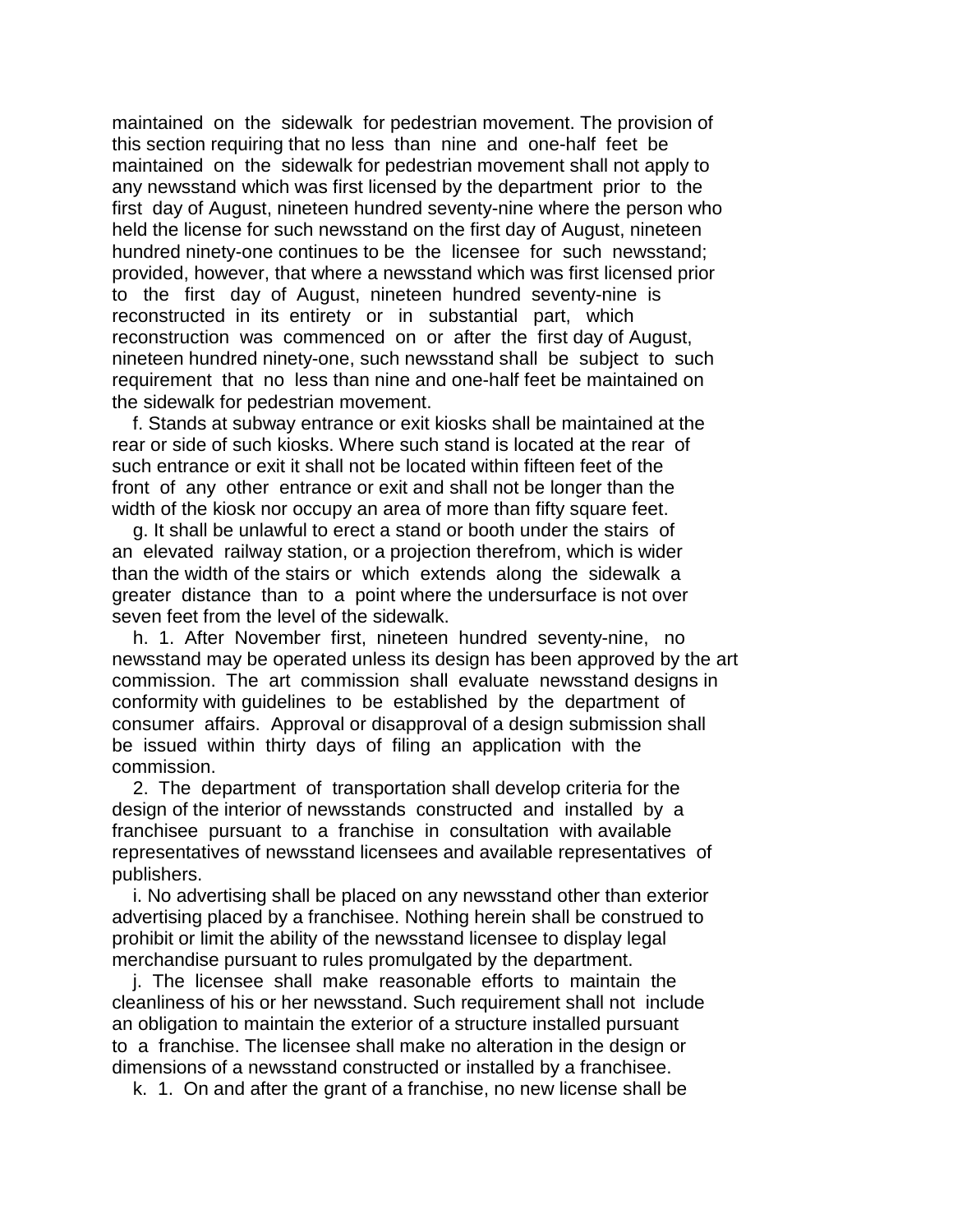granted except for operation of a newsstand installed and maintained pursuant to such franchise, and approval of the location of a new newsstand shall be made by the department of transportation in accordance with rules of the department.

 2. Notwithstanding any other provision of this section or the second undesignated paragraph of section 15-205 of the code, a newsstand, the location or dimensions of which were not in violation of the provisions of this section or any rule promulgated pursuant thereto at the date of the grant of a franchise and which complies with all of the terms and conditions of such franchise, may be reconstructed at such location by such franchisee if such reconstruction does not change the location of such newsstand or expand the area occupied by such newsstand for any reason, including compliance with the requirements of any provision of law in effect at the time of such reconstruction, such as the requirements of the Americans with Disabilities Act. If such reconstruction results in a change in location or an expansion of the area occupied by such newsstand, such newsstand may be reconstructed at such changed or expanded location if that location complies with the siting criteria applicable to the renewal of the license of such newsstand in subparagraph (a) or (b) of paragraph two of subdivision d of this section. If such reconstruction at such location would not comply with such criteria, such newsstand may be relocated in accordance with the process defined in paragraph five of this subdivision to a location that meets the criteria in subparagraph (a) of such paragraph two.

 3. On or after the grant of such franchise, any newsstand applying for renewal of a license issued pursuant to section 20-229 of this subchapter may remain at its then current location if it meets the siting criteria applicable to the renewal of the license of such newsstand in subparagraph (a) or (b) of paragraph two of subdivision d of this section, or, if such location does not meet such criteria, such newsstand may be relocated in accordance with the process defined in paragraph five of this subdivision to a location that meets the criteria in subparagraph (a) of such paragraph two.

 4. On or after the grant of such franchise, the department of transportation shall not exercise its authority, by granting revocable consents or other approvals, to authorize the installation of a structure at a location that would render the location of a licensed newsstand in violation of the siting criteria applicable to the renewal of licenses in subparagraph (a) or (b), as applicable to the renewal of the license of such newsstand, of paragraph two of subdivision d of this section unless the commissioner of such department finds that such installation is for the benefit of public health, safety, welfare or convenience. In the event the installation of a structure not prohibited by this paragraph four causes the location of a newsstand to be in violation of such criteria, such newsstand may be relocated pursuant to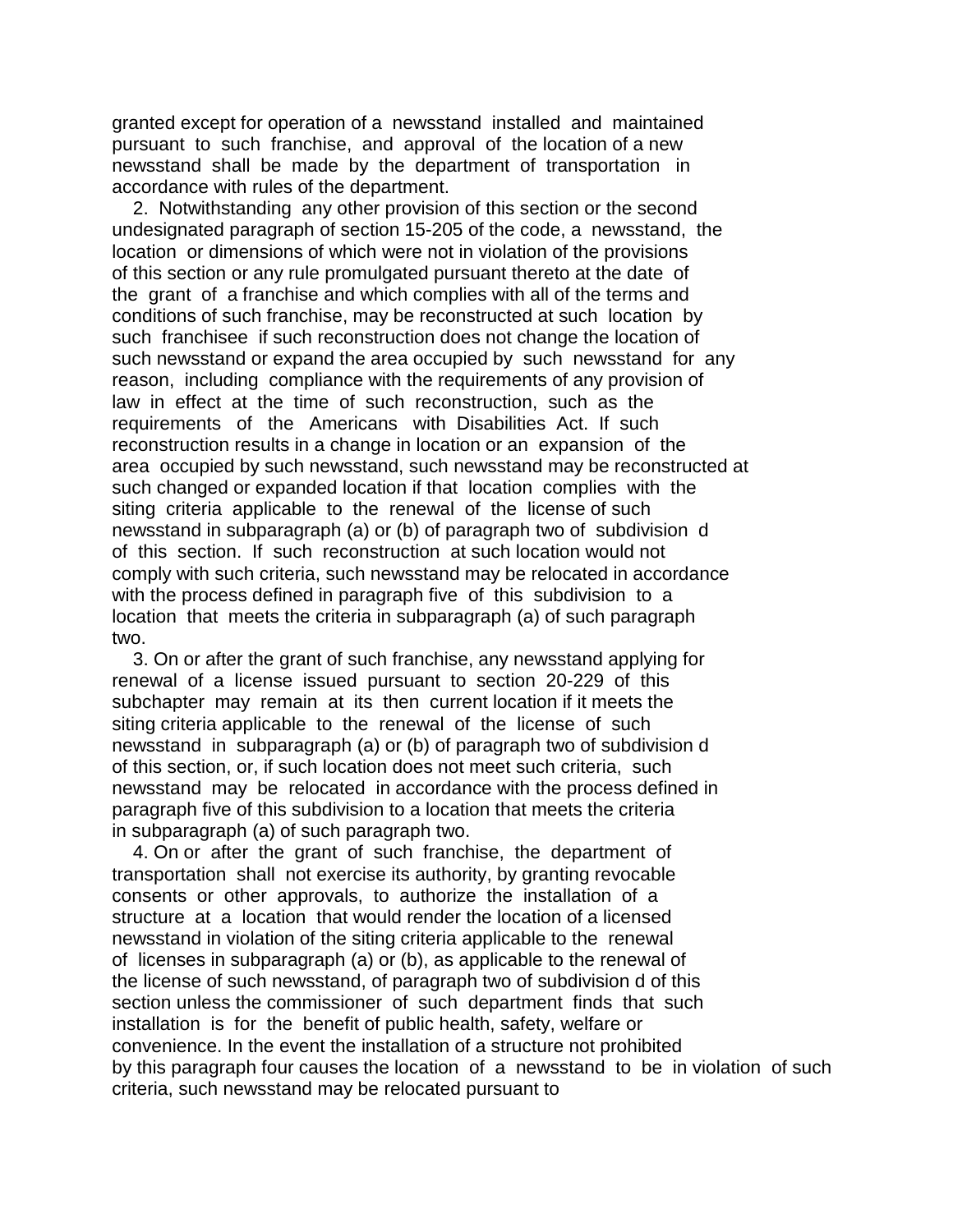the process defined in paragraph five of this subdivision to a location that meets the criteria in subparagraph (a) of such paragraph two.

 5. (a) On or after the grant of such a franchise, a newsstand, the location of which fails to meet the siting criteria applicable to the renewal of the license of such newsstand in subparagraph (a) or (b) of paragraph two of subdivision d of this section shall cease operation and shall be removed from such location. A newsstand required by the provisions of this paragraph to be relocated at any time shall be eligible to be relocated to a site within a radius of five hundred feet from such licensed location, referred to in this section as the "catchment area", provided such site is identified by the licensee and meets the siting criteria applicable to the renewal of licenses in subparagraph (a) of paragraph two of subdivision d of this section. Notwithstanding the preceding provisions of this subparagraph (a) of this paragraph five, a newsstand, the license for which is in full force and effect, shall not be required to be replaced before September thirtieth, two thousand six, if the replacement of such newsstand is required to occupy an expanded area solely because of the provisions of the Americans with Disabilities Act, and the installation of such newsstand at such expanded location would not meet the siting criteria applicable to the renewal of the license of such newsstand in subparagraph (a) or (b) of such paragraph two.

 (b) If the department of transportation determines that there is no site within such catchment area to which a newsstand may be relocated in accordance with subparagraph (a) of this paragraph five, the licensee of such newsstand may apply for a license for a new newsstand in accordance with the applicable provisions of this subchapter.

 6. The department of transportation shall conduct an inspection at the time of the reconstruction and installation of a newsstand by a franchisee in accordance with paragraph two of this subdivision. In addition, such department shall conduct inspections of all newsstands in the year two thousand eight and every six years thereafter to determine whether the location for which each newsstand is licensed violates any laws, rules or regulations applicable to the review by such department of applications for the renewal of licenses, notwithstanding that the term of such licenses is two years, and, except for determinations made pursuant to inspections made in accordance with such paragraph two of this subdivision at the time of the reconstruction and installation of a newsstand by a franchisee, the determination by such department that there is no such violation shall not be revised, except for a mistake of fact, by such department until such six year period has elapsed.

 § 20-232 Revocation. In addition to any other basis for revoking, a newsstand license may be revoked upon a finding by the commissioner that the location listed in the license was not utilized for a period of two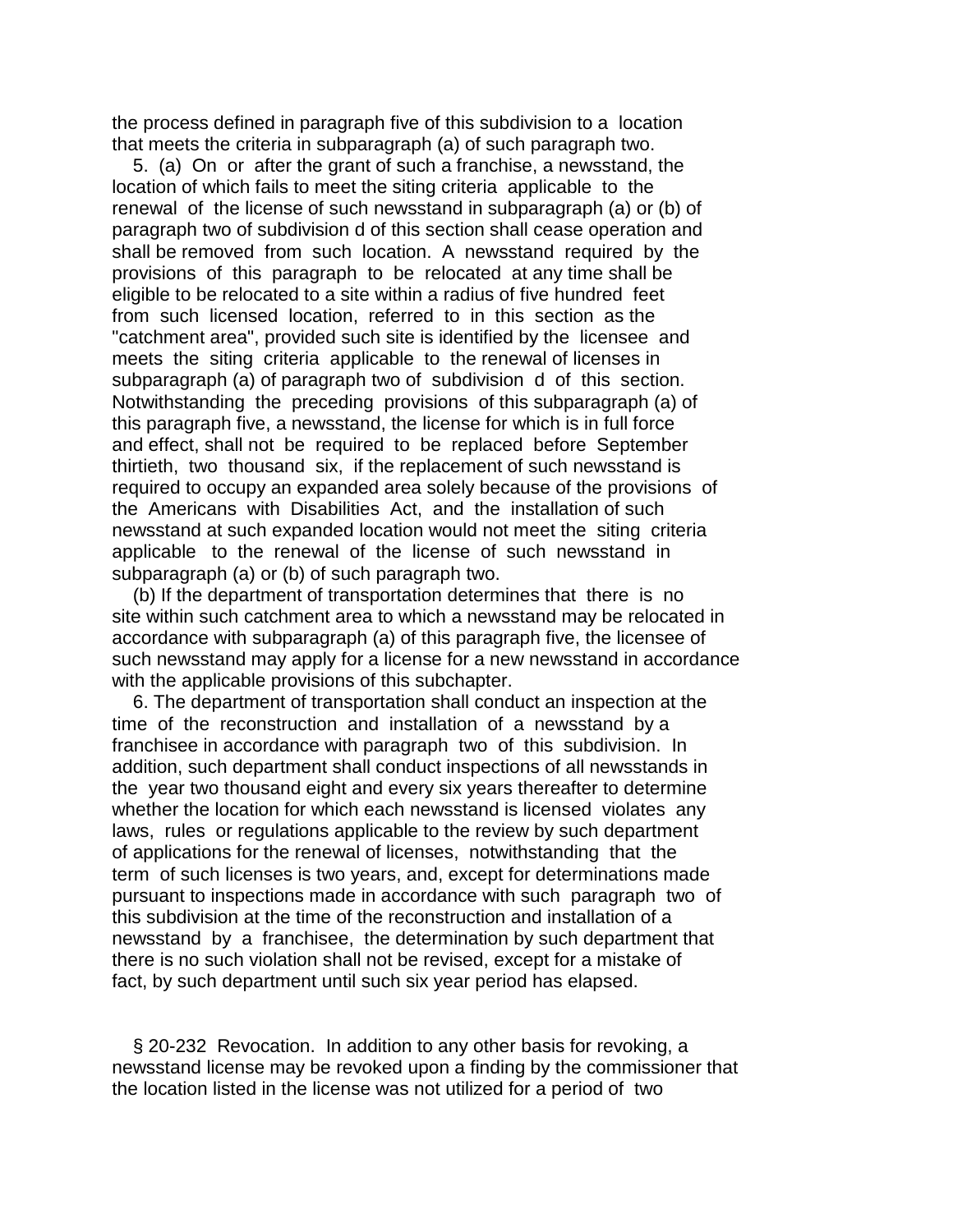consecutive months or more or that the licensee is not using the stand primarily for the sale of newspapers and periodicals.

 § 20-233 Stoopline stands; license required; permitted use. a. It shall be unlawful to maintain a stand or booth within stooplines without a license therefor.

 b. Such stands or booths shall be used for the sale or display of fruits, vegetables, soft drinks, cigars, cigarettes, tobacco, confectionary, ice cream, flowers or any of the foregoing.

 § 20-234 Stoop line stands on market streets. All such licenses shall be issued by the commissioner, in his or her discretion, with the consent of the owner of the abutting premises, provided however, that where any such stand is to be located in front of any premises facing on a market street, the license shall be issued by the commissioner of small business services, in his or her discretion.

 § 20-235 Stoop line stands; requirements. No such stand at a location not licensed on the twenty-fourth day of July, nineteen hundred thirty-five, shall be licensed if the proposed location of the stand is within two hundred feet of any store in which any of such articles are sold, or any of such services are rendered, except that the occupant of a store may be licensed to maintain a stand in front of such store for the sale of such articles or services as are provided within the store.

 § 20-236 Stoop line stands; fees. The fee for such license shall be based on the article or articles permitted to be sold or displayed as follows:

- 1. For fruits, vegetables, soft drinks or combinations thereof .......................................... eighty dollars
- 2. For cigars, cigarettes, tobacco or combinations thereof ........................................... forty dollars
- 3. For confectionery ................................... forty dollars
- 4. For ice cream ...................................... forty dollars

 5. For any combination of the foregoing the fee shall be the total of the prescribed fees, except that such fee shall not exceed one hundred dollars.

 § 20-237 Stoop line stands; restrictions. a. Displays shall not extend farther than three feet from the front of any premises and in no case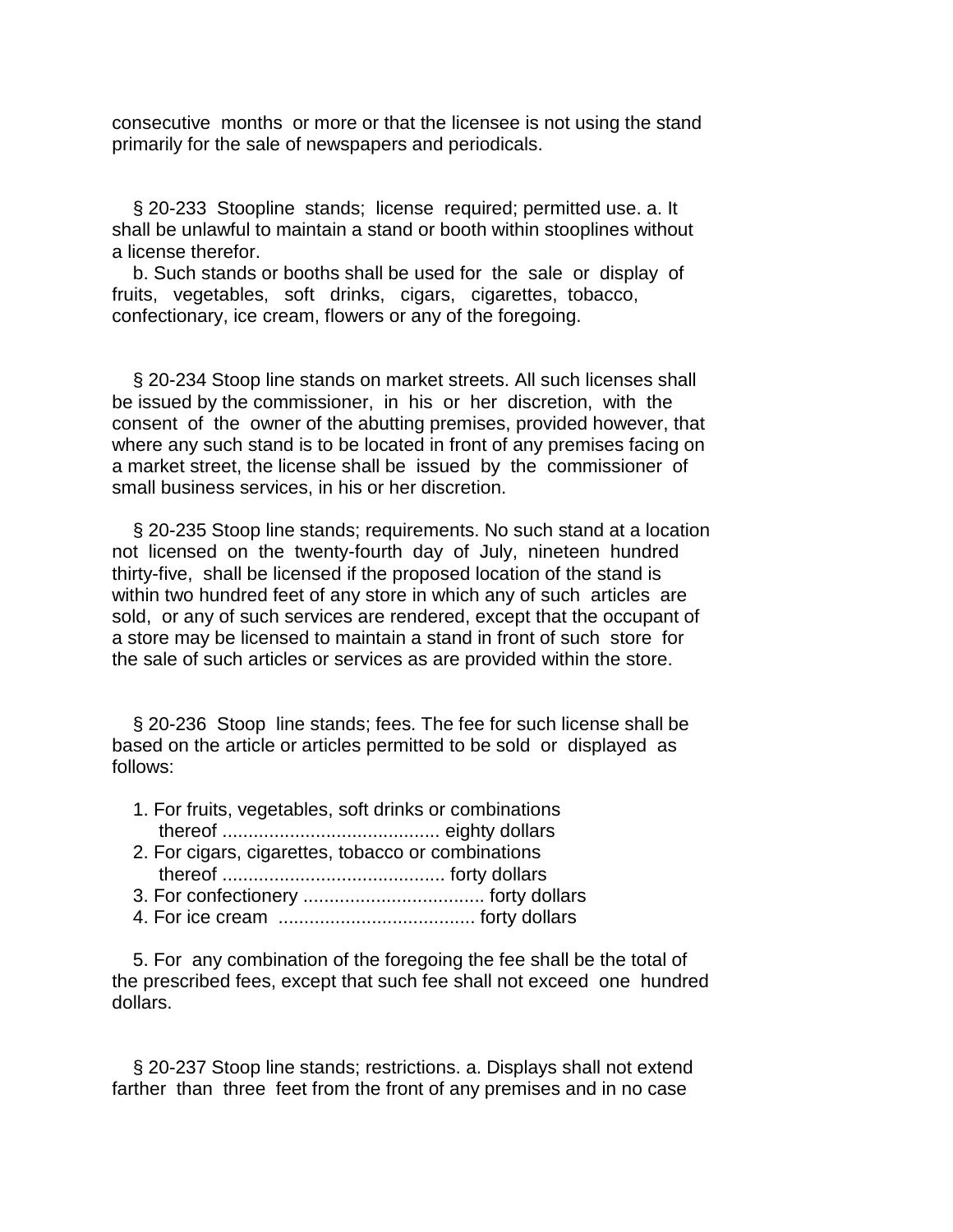shall such stand or display exceed seven feet in height. Every licensed stand shall be maintained wholly within the stoop line and shall not obstruct the free use of the sidewalk by pedestrians. It shall not exceed ten feet in length nor four feet in width, provided, however that where the sidewalk in front of the premises is at least sixteen feet wide, such stand shall not exceed ten feet in length nor five feet in width as long as a straight, unobstructed pathway of at least nine and one-half feet is maintained at all times on the sidewalk in front of the entire length of the premises where such stand or stands are located.

 b. Any stand licensed for the sale of any combination of the articles enumerated in subdivision b of section 20-233 of this subchapter, shall not exceed ten feet by four feet, provided, however that where the sidewalk in front of the premises is at least sixteen feet wide, such stand shall not exceed ten feet in length nor five feet in width as long as a straight, unobstructed pathway of at least nine and one-half feet is maintained at all times on the sidewalk in front of the entire length of the premises where such stand or stands are located.

 c. It shall be unlawful for any person to lease or permit any other person to use any space on the sidewalk located adjacent to such store for the purpose of selling or displaying any merchandise. Violations of this section shall be punishable by a fine of one hundred dollars per day for each day said space is leased.

 d. The commissioner shall promulgate any rules and regulations necessary for the proper implementation of this section.

 § 20-238 Stoop line stands; revocation of consent. The commissioner who granted the license for any such stand or display shall revoke or suspend it if the abutting owner files a written revocation of the consent previously granted therefor in the office of such commissioner.

 § 20-239 Approval. Any stand required to be licensed under section 20-233 shall not be licensed unless the location thereof has been approved by the department of transportation. No license issued under section 20-233 shall be renewed if the department of transportation determines that the stoop line stand so licensed poses an obstruction to the free use of sidewalks by pedestrians. Notwithstanding anything in this subchapter to the contrary, if the department of transportation determines that a stoop line stand which is permitted to be five feet in width pursuant to section 20-237 poses an obstruction to the free use of sidewalks by pedestrians solely because the width of such stand is five feet rather than four feet, the department of transportation shall approve the renewal of such license at a width of four feet.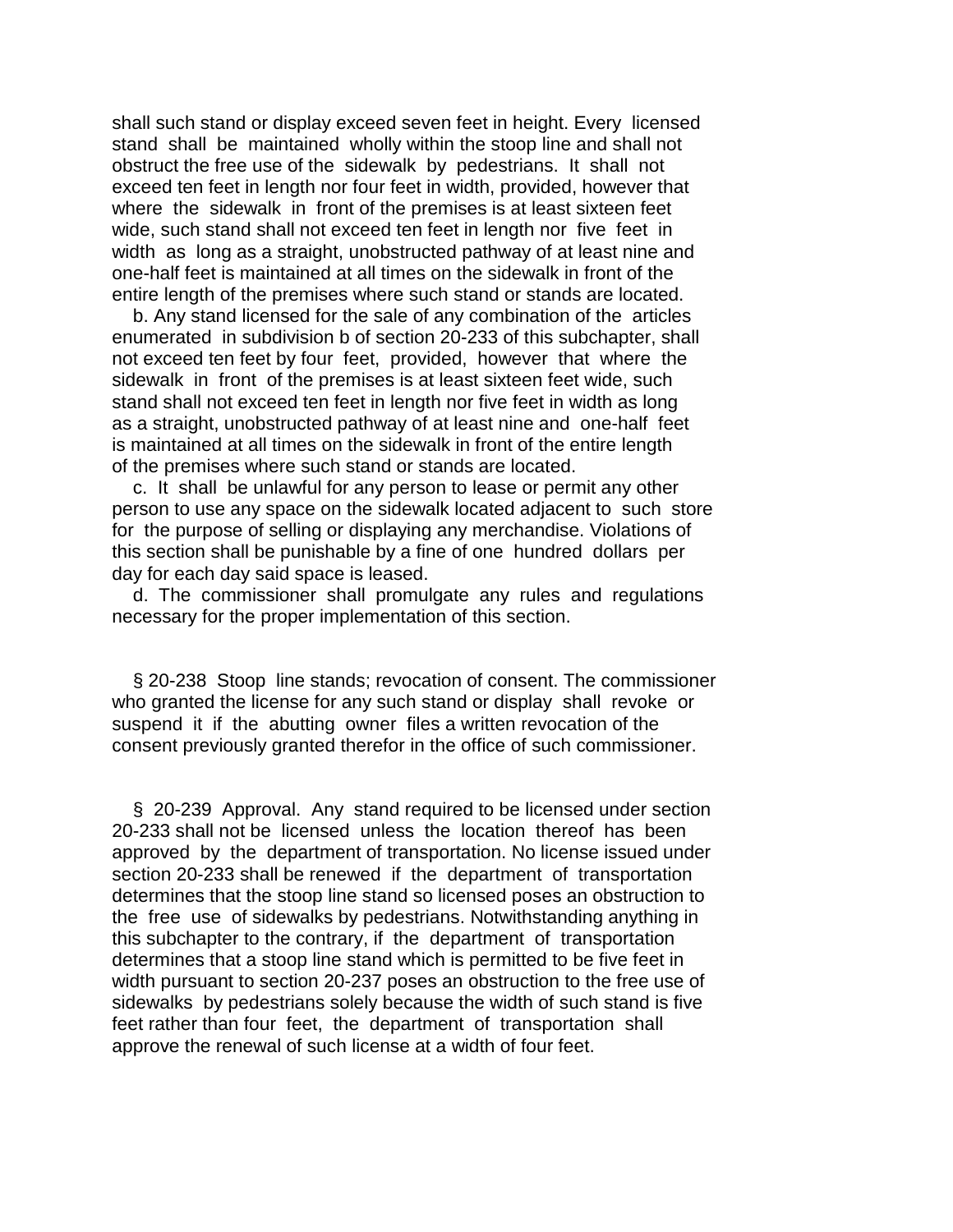§ 20-240 Sleeping in stands prohibited. It shall be unlawful for any person to sleep in any portion of any stand licensed under this subchapter.

 § 20-240.1 Enforcement. a. Where exigent circumstances exist and a police officer or other authorized officer or employee of any city agency gives notice to the owner or operator of a stand licensed pursuant to section 20-233 of this subchapter to temporarily remove or otherwise disassemble such stand, such owner or operator shall comply with such notice and shall not continue to sell or display from such stand. For the purposes of this subdivision, exigent circumstances shall include, but not be limited to, unusually heavy pedestrian or vehicular traffic, the existence of obstructions in the public space, and accident, fire or other emergency situation, a parade, demonstration or other such event at or near the location of such stand.

 b. If an owner or operator of a stand licensed pursuant to section 20-233 does not remove or otherwise disassemble such stand when directed to do so by a police officer or other authorized officer or employee of the city in accordance with the provisions of subdivision a of this section, such officer or employee is authorized to provide for the removal of such owner's or operator's goods and stand to any garage, automobile pound or other place of safety, and the owner or other person lawfully entitled to the possession of such goods and such stand may be charged with reasonable costs for removal and storage payable prior to the release of such goods and such stand.

 c. In the event that any seizure made pursuant to this section shall include any perishable items or food products which cannot be retained in custody without such items or food products becoming unwholesome, putrid, decomposed or unfit in any way, they may be delivered to the commissioner of health for disposition pursuant to the provisions of section 17-323 of this code.

 d. Any person who violates the provisions of this section or section 20-237 shall be considered to be an unlicensed general vendor or an unlicensed food vendor and shall be subject to the penalty and enforcement provisions of either subchapter twenty-five of chapter two of this title or subchapter two of chapter three of title seventeen of the code, whichever is applicable.

 § 20-241 Licenses. Number of licenses. No person may hold more than two licenses required under section 20-228 and/or section 20-234 of this subchapter.

§ 20-241.1 a. Newsstands installed and maintained pursuant to a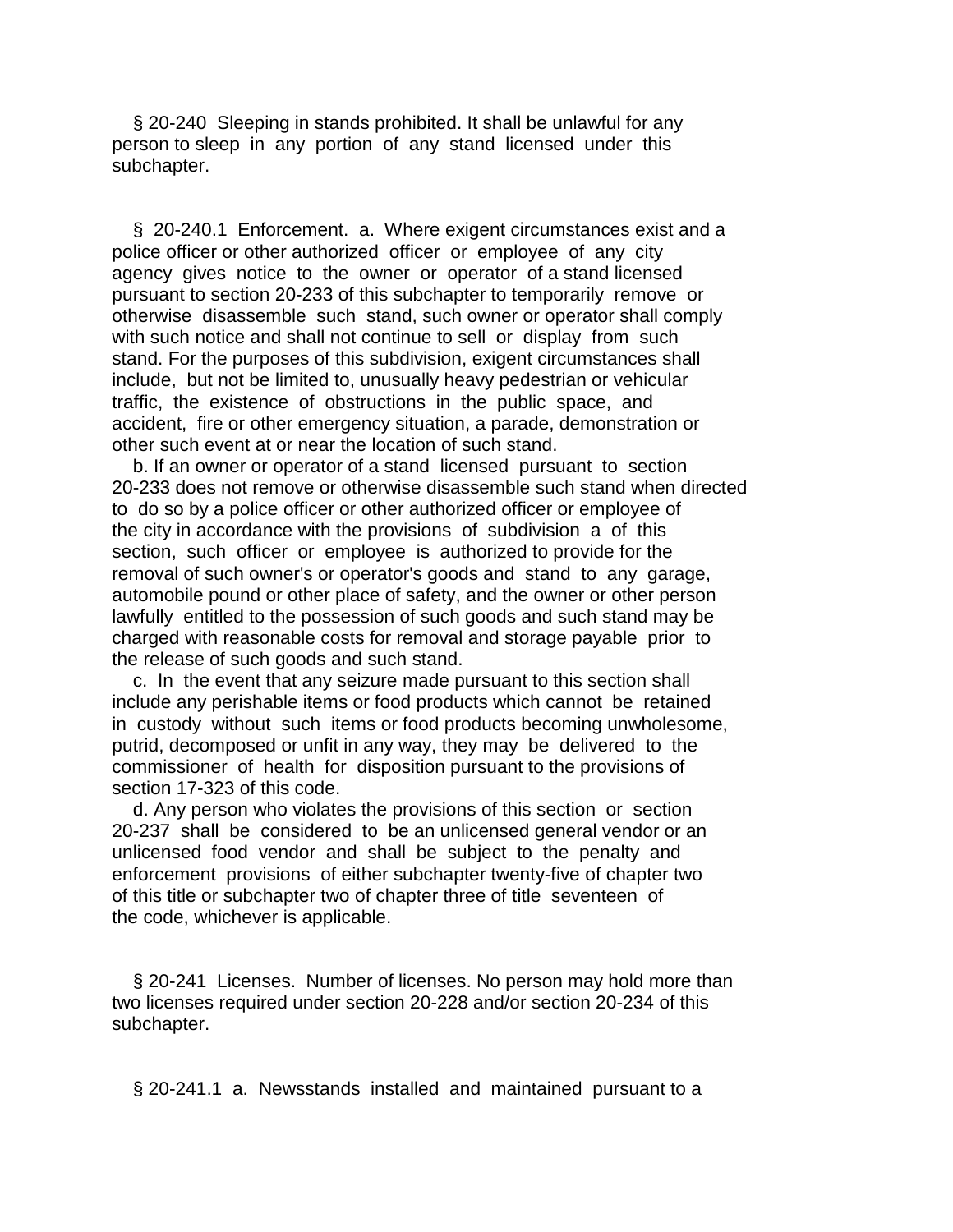franchise. a. Construction. Upon the grant of a franchise, no person shall construct or install a newsstand other than a franchisee granted such a franchise. Newsstands installed and maintained pursuant to such a franchise shall comply with all applicable law, rules and regulations.

 b. Transition. Upon the grant of a franchise, each licensee operating or maintaining a newsstand licensed pursuant to this subchapter shall be provided with reasonable notice when such newsstand structure is to be replaced by a newsstand installed and maintained pursuant to such franchise at a location approved by the department of transportation and instructions for applying for a replacement newsstand within the catchment area of such newsstand. Such replacement shall be subject to contractual incentives and/or penalties, if any, to ensure timely replacement of the newsstand pursuant to such franchise. The licensee shall have the option of removing the existing structure or such structure shall be removed by the franchisee granted such franchise. Operation of the newsstand licensed pursuant to this subchapter shall cease during such time as the newsstand is replaced. Upon being notified of the completion of the replacement of the newsstand, the licensee may resume operation pursuant to the terms of his or her license and the provisions of this subchapter.

 c. Costs. 1. The cost of constructing and installing a replacement newsstand by the franchisee pursuant to such franchise shall be borne by the franchisee in accordance with such franchise. The cost of constructing and installing a newsstand by the franchisee pursuant to such franchise, which newsstand is not a replacement newsstand, shall be borne by the licensee of such newsstand in accordance with paragraph two of this subdivision.

 2. A licensee who maintains or operates a newsstand that is not a replacement newsstand and that has been constructed and installed by the franchisee pursuant to such franchise shall reimburse the franchisee for the cost of such construction and installation, which cost shall include costs associated with any interior electric and/or telephone hook-ups to the newsstand structure. The department shall determine the applicable construction and installation costs for purposes of this paragraph, which costs shall be limited to the costs incurred by the franchisee and certified by the franchisee to the department.

 d. Fees. A licensee licensed to maintain or operate a newsstand constructed and installed by the franchisee pursuant to such franchise shall be liable for the payment to the department of the biennial fee for a license to operate a newsstand payable in accordance with subdivision b of section 20-230 of the code.

 e. Enforcement. Notwithstanding any other provision of law to the contrary, the commissioner shall be authorized, after notice and an opportunity to be heard, to order any person who is unlawfully operating a newsstand that has been constructed or installed by a person other than the franchisee in violation of subdivision a of this section to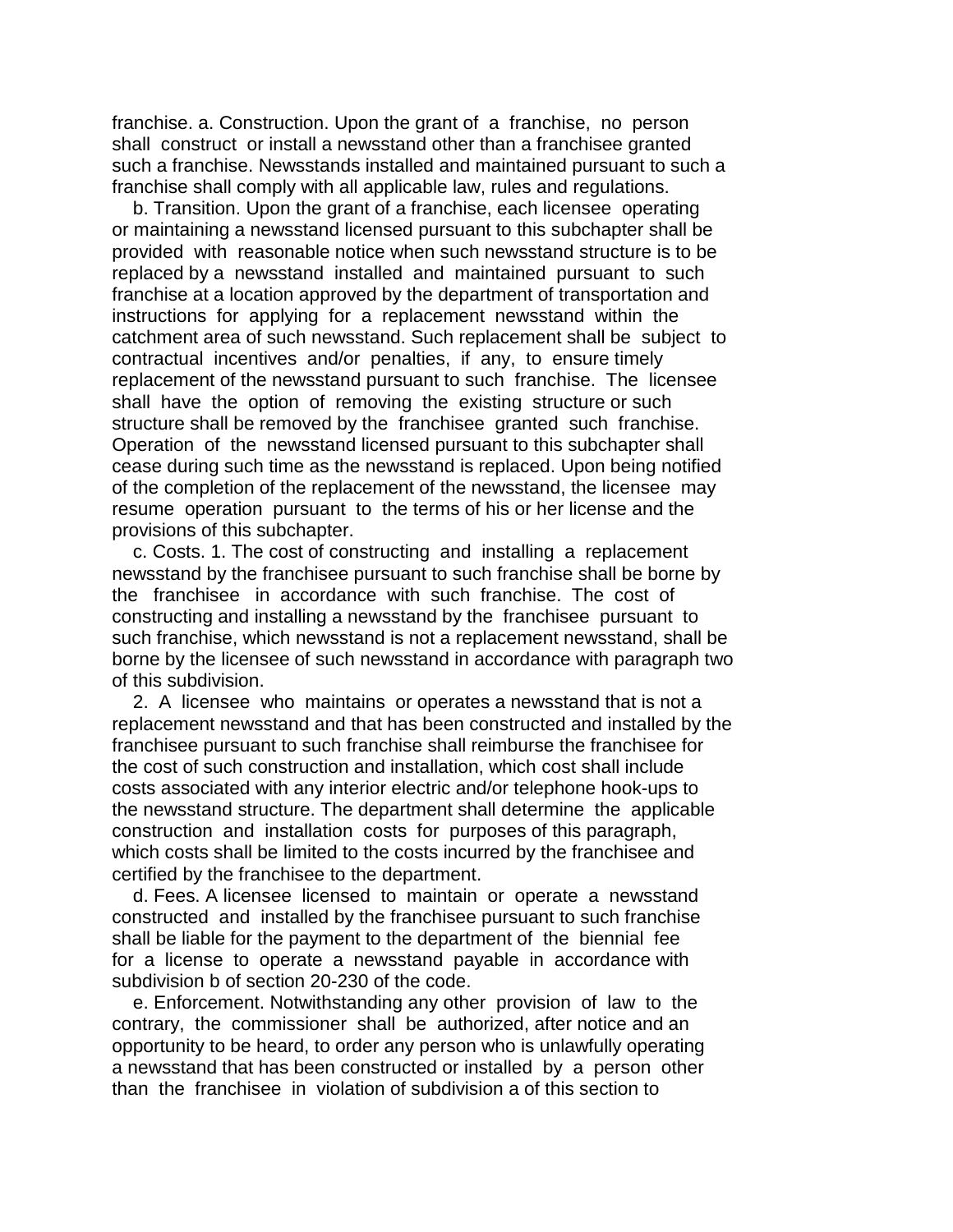remove such newsstand within seven days of the issuance of such order. Such order shall be posted at the premises of such newsstand. If such person does not remove such newsstand within seven days of the issuance of such order, an authorized officer or employee of any city agency or a police officer is authorized to provide for the removal of such person's newsstand and the contents thereof to a place of safety. If such newsstand or the contents thereof are not claimed within thirty days after their removal, they shall be deemed to be abandoned and may be either sold at a public auction after having been advertised in the City Record, the proceeds thereof being paid into the general fund, used or converted for use by the department or another city agency, or otherwise disposed of. Newsstands and the contents thereof that are removed pursuant to this subdivision shall be released to the owner or other person lawfully entitled to possession upon payment of the costs for removal and storage and any civil penalty imposed for the violation or, if an action or proceeding for the violation is pending, upon the posting of a bond or other form of security acceptable to the department in an amount which will secure the payment of such costs and any penalty which may be imposed for the violation. In the event that any removal made pursuant to this subdivision shall include any perishable items, goods, or food products which cannot be retained in custody without such items, goods, or food products becoming unwholesome, putrid, decomposed or unfit in any way, they may be delivered to the commissioner of health and mental hygiene for disposition pursuant to the provisions of section 17-323 of this code.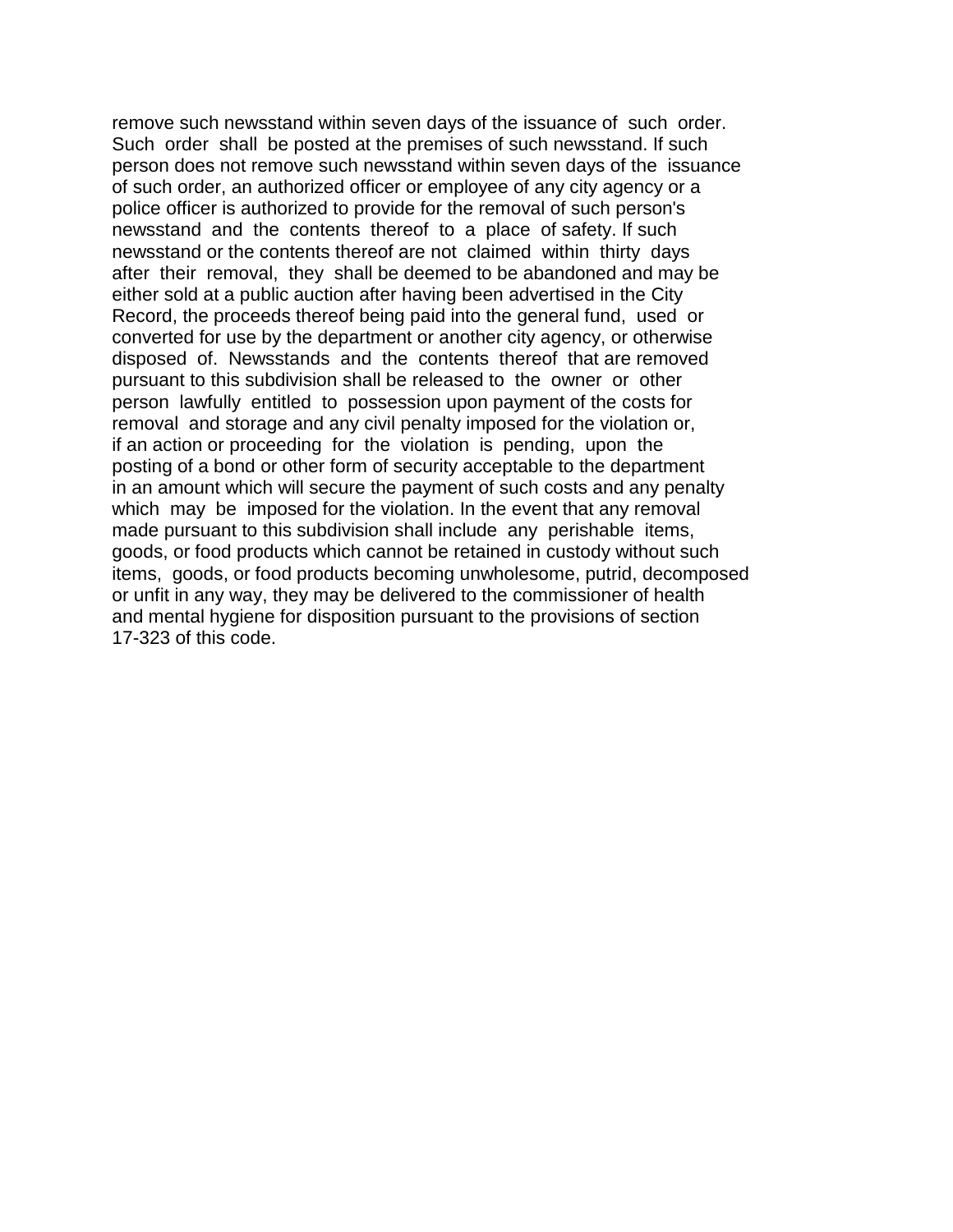**Note:** New York City businesses must comply with all relevant federal, state, and City laws and rules. All laws and rules of the City of New York, including the Consumer Protection Law and Rules, are available through the Public Access Portal, which businesses can access by visiting [www.nyc.gov/consumers.](http://www.nyc.gov/consumers) For convenience, sections of the New York City Licensing Law (and Rules, if enacted) are included as a handout in this packet. The Law (and Rules) are current as of January 2009.

Please note that businesses are responsible for knowing and complying with the most current laws, including any City Council amendments. The Department of Consumer Affairs (DCA) is not responsible for errors or omissions in the handout provided in this packet. The information is not legal advice. You can only obtain legal advice from a lawyer.

# **RULES OF THE CITY OF NEW YORK TITLE 6: DEPARTMENT OF CONSUMER AFFAIRS CHAPTER 2: LICENSES SUBCHAPTER G: SIDEWALK STANDS PART 1: NEWSSTANDS**

## §2-61 **Definitions.**

As used in this Part, the following terms shall be defined as follows:

(a) *AC.* "AC" shall mean the Art Commission of the City of New York.

 (b) *Area occupied.* "Area occupied" shall mean the sidewalk space occupied by the newsstand operation and its operators when a newsstand is in operation, including any space occupied by the stand itself and its racks, tables, doors and everything else that prevents ordinary use of the sidewalk.

 (c) *Catchment area.* "Catchment area" shall mean the area within a radius of 500 feet of the location at which a newsstand is licensed to operate.

 (d) *Change in location or expansion of the area occupied.* "Change in location or expansion of the area occupied", as used particularly in paragraph 2 of subdivision k of section 20-231 of the Code and subdivision (c) of section 2-68 of these rules, shall mean a change in location or expansion of the area occupied by a newsstand such that the footprint of the new newsstand overlaps with the footprint of the old newsstand.

(e) *Code.* "Code" shall mean the Administrative Code of the City of New York.

 (f) *Disabled person.* "Disabled person" shall mean a person who has a physical impairment that substantially limits one or more of such person's major life activities and who has documentation of such an impairment.

 (g) *Disabled veteran.* "Disabled veteran" shall mean any veteran who has sustained one or more of the following impairments while performing military service to the United States of America:

(1) impairment requiring use of a wheelchair; or

(2) impairment requiring the use of braces, crutches or other artificial support; or

(3) impairment caused by amputation; or

 (4) total or partial impairment of hearing or sight causing insecurity or likelihood of exposure to danger in public places.

 (h) *DCA.* "DCA" shall mean the Department of Consumer Affairs of the City of New York.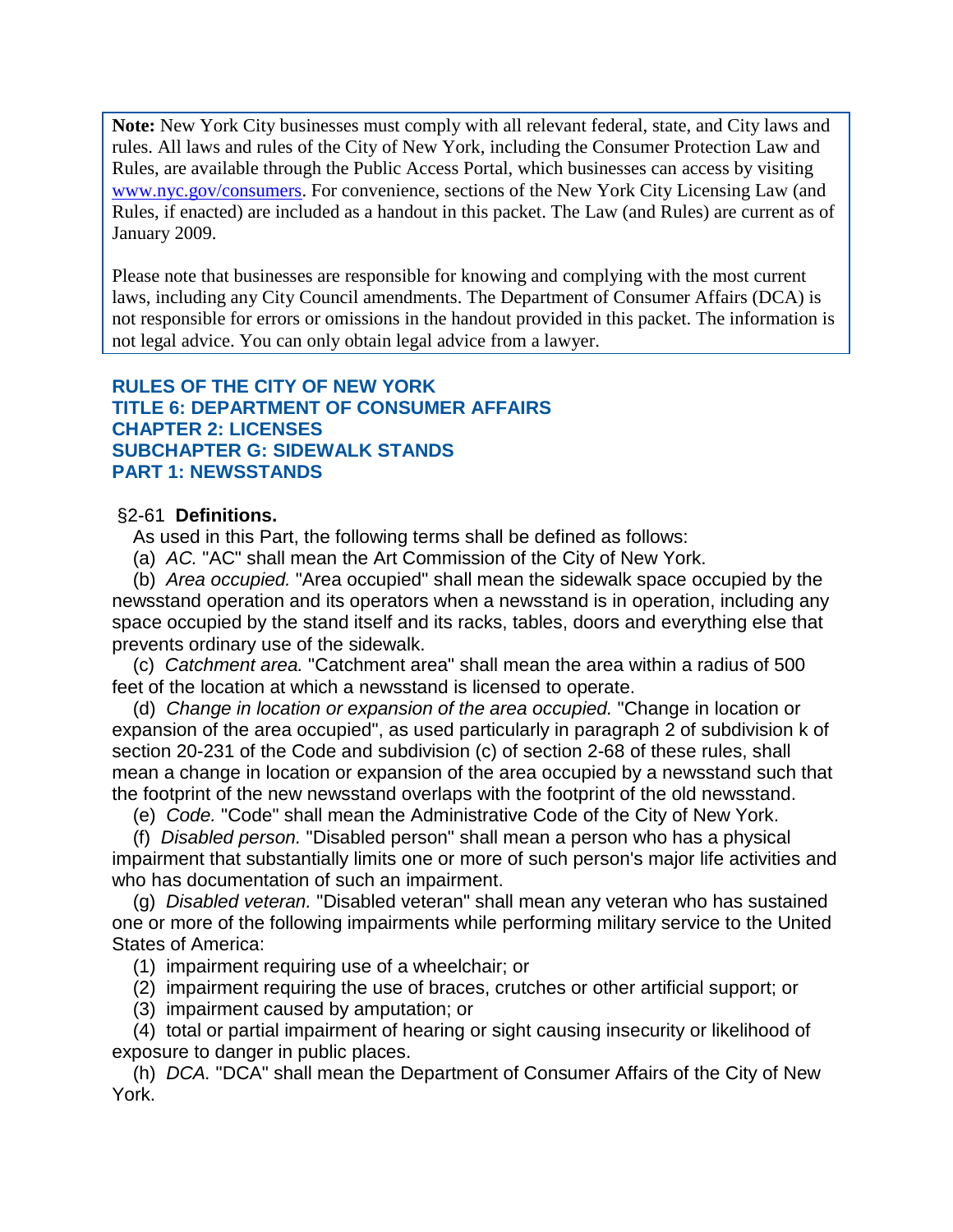(i) *DOT.* "DOT" shall mean the Department of Transportation of the City of New York.

 (j) *Franchise.* "Franchise" shall mean a franchise granted pursuant to Chapter 14 of the New York City Charter to construct, install, and maintain newsstands in the city of New York. For purposes of this Part of Subchapter G of Title 6, the date upon which a franchise is granted shall be the date on which such franchise is registered with the Comptroller of the City of New York in accordance with Chapter 14 of the New York City Charter.

(k) *Franchisee.* "Franchisee" shall mean a person granted a Franchise.

 (l) *LPC.* "LPC" shall mean the Landmarks Preservation Commission of the City of New York.

 (m) *Major life activities.* "Major life activities" shall mean functions such as walking, seeing, hearing, and speaking.

 (n) *Newsstand.* "Newsstand" shall mean a not readily removable stand or booth operated primarily for the sale of newspapers and periodicals.

 (o) *Physical impairment.* "Physical impairment" shall mean a physiological disorder or condition, or anatomical loss affecting one or more of the following body systems: neurological; musculoskeletal; special sense organs; respiratory, including speech organs; cardiovascular; genitourinary; hemic and lymphatic; or skin and endocrine. It includes, but is not limited to, such diseases and conditions as orthopedic, visual, speech, and hearing impairments, cerebral palsy, muscular dystrophy, and multiple sclerosis.

(p) *Replacement newsstand.* "Replacement newsstand" shall mean either:

 (1) a newsstand that replaces a newsstand at the same location, provided that the license issued pursuant to §20-229 of the Code for the newsstand that is being replaced is in full force and effect on the date a franchise is granted; or

 (2) a newsstand constructed and installed at any location approved by DOT to replace a newsstand that the City requires, for any reason, to be permanently removed from the location for which it is licensed, provided such license is in full force and effect at the time removal is required.

# §2-62 **Introduction.**

 (a) *Purpose.* The rules of this Part 1 of Subchapter G of Title 6 are promulgated pursuant to the Code to ensure that while serving the public, newsstands do not unduly interfere with pedestrian circulation or unduly conflict with street obstructions or the design of their surroundings.

 (b) *Scope.* These rules govern applications for licenses and the renewal of licenses for newsstands, the replacement of licensed newsstands with newsstands to be constructed and installed by a franchisee, the temporary relocation of newsstands, and the general operation of newsstands.

### §2-63 **License Application Requirements.**

 (a) *Documents to be submitted for DCA, DOT, Art Commission or LPC and Community Board review.* The application for a license to maintain and operate a newsstand shall include the following documents: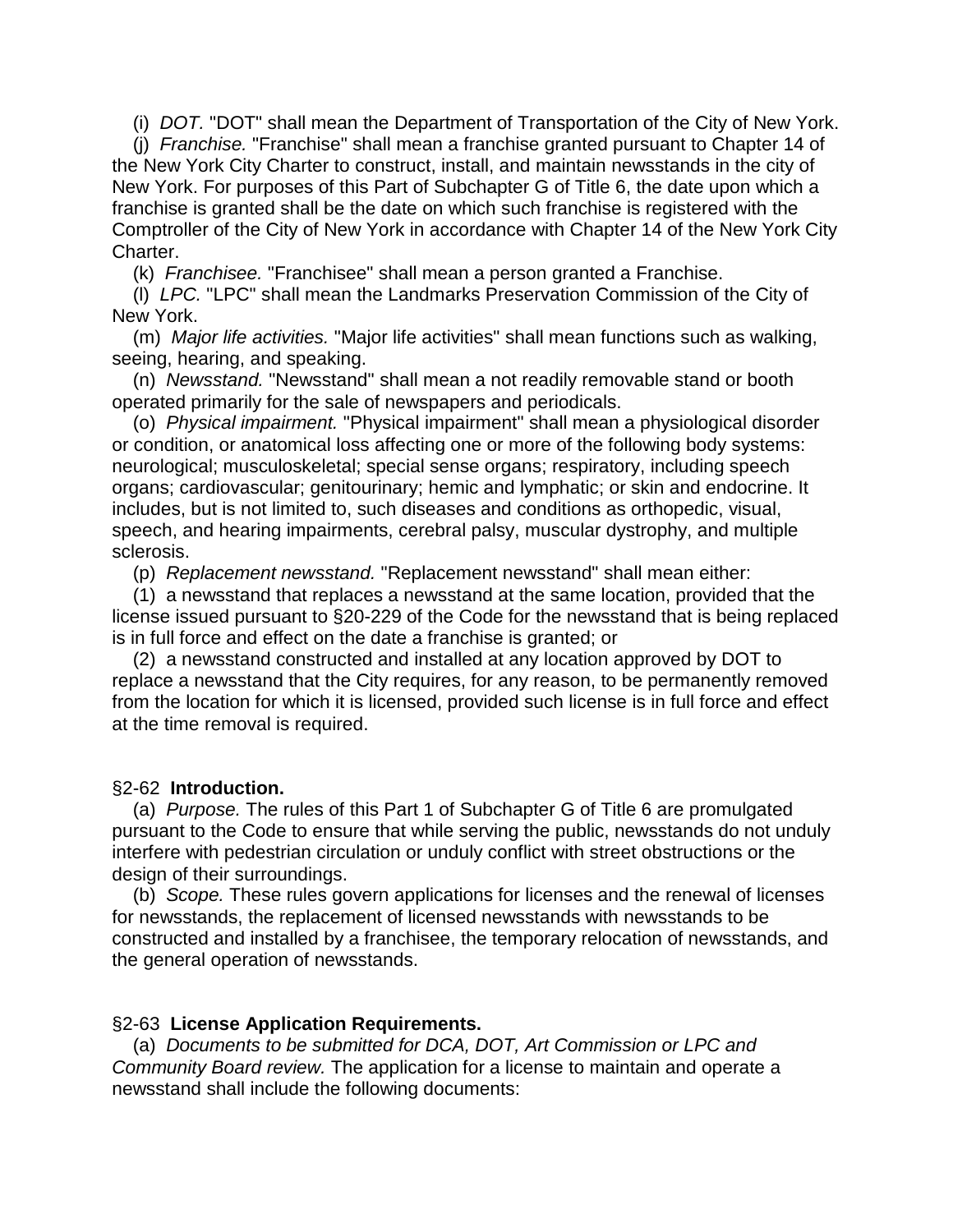(1) Applications for newsstand licenses shall be made on forms approved by DCA.

(2) Site plan at  $1/4$ " = 1' scale on paper no larger than  $11$ " x  $17$ ", showing all items for which clearance requirements are set forth in §2-65 of this Part, within 25 feet of either side of the proposed newsstand location. The site plan must indicate the dimensions of the proposed newsstand and the distance from each listed obstruction. All plans, elevations and details that form a part of the application shall be clearly labeled and drawn to scale, and such plans shall give all necessary measurements to locate a proposed newsstand in relation to curb lines, property lines and buildings including entrances, marquees, canopies, fixed awnings, standpipes or siamese connections, other projections from buildings, fixed planters, planting beds, distinctive sidewalks or landscape treatments, sidewalk cafes, stoopline stands, bus stop shelters, bus stop zones, elevated railroad structures, parking meters, access plates, ventilation and other grills, and all other street obstructions listed in §2-65 of this Part of Title 6. Except as otherwise provided in subdivision (b) of this section concerning newsstands to be constructed by a franchisee, plans that are required for review by the Art Commission or LPC shall be accurately drawn to scale, with elevations and cross-sections, as detailed in this subdivision (a).

(3) Two sets of photographs (5"  $\times$  7" or larger) taken within 30 calendar days prior to submission from eye-level (approximately 5 feet high) showing existing street obstructions and views that would be obstructed by placement of the newsstand, taken in both directions parallel to the curb line (2 photographs), and the elevation of the facade of the building(s) or landscaping facing the site where the newsstand would be located indicating street obstructions and all entrances on the block-face to every building within 25 feet of either side of the proposed newsstand, taken perpendicular to the curb line. The applicant should take as many photographs as necessary to explain the location. At least one photograph should indicate the approximate outline of the plan of the proposed newsstand on the sidewalk. Photographs that do not reflect the current streetscape will not be accepted.

 (4) Permission must be obtained in writing from the property owner(s) for any newsstand located within 3 feet of their property. This permission must be signed by the property owner(s) before a notary public.

 (b) *Applications for newsstands to be constructed by franchisee.* An applicant for a license to operate a newsstand to be constructed by a franchisee shall select the size and interior accessories that are available pursuant to the franchise and shall indicate his or her selection in the application. Both new and replacement newsstands shall be limited to the sizes that are available pursuant to the franchisee.

### §2-64 **Application Procedures.**

(a) *Procedures for applications for new licenses.*

 (1) DCA will process no more than two applications from a single applicant at any given time.

 (2) Within 30 calendar days before the application is filed, the applicant shall provide the owner of record, or owner's agent, of each building or lot directly adjacent to the site of the proposed newsstand, with notice that a newsstand application will be submitted within 30 calendar days to the DCA. Such notice shall be made by certified mail. The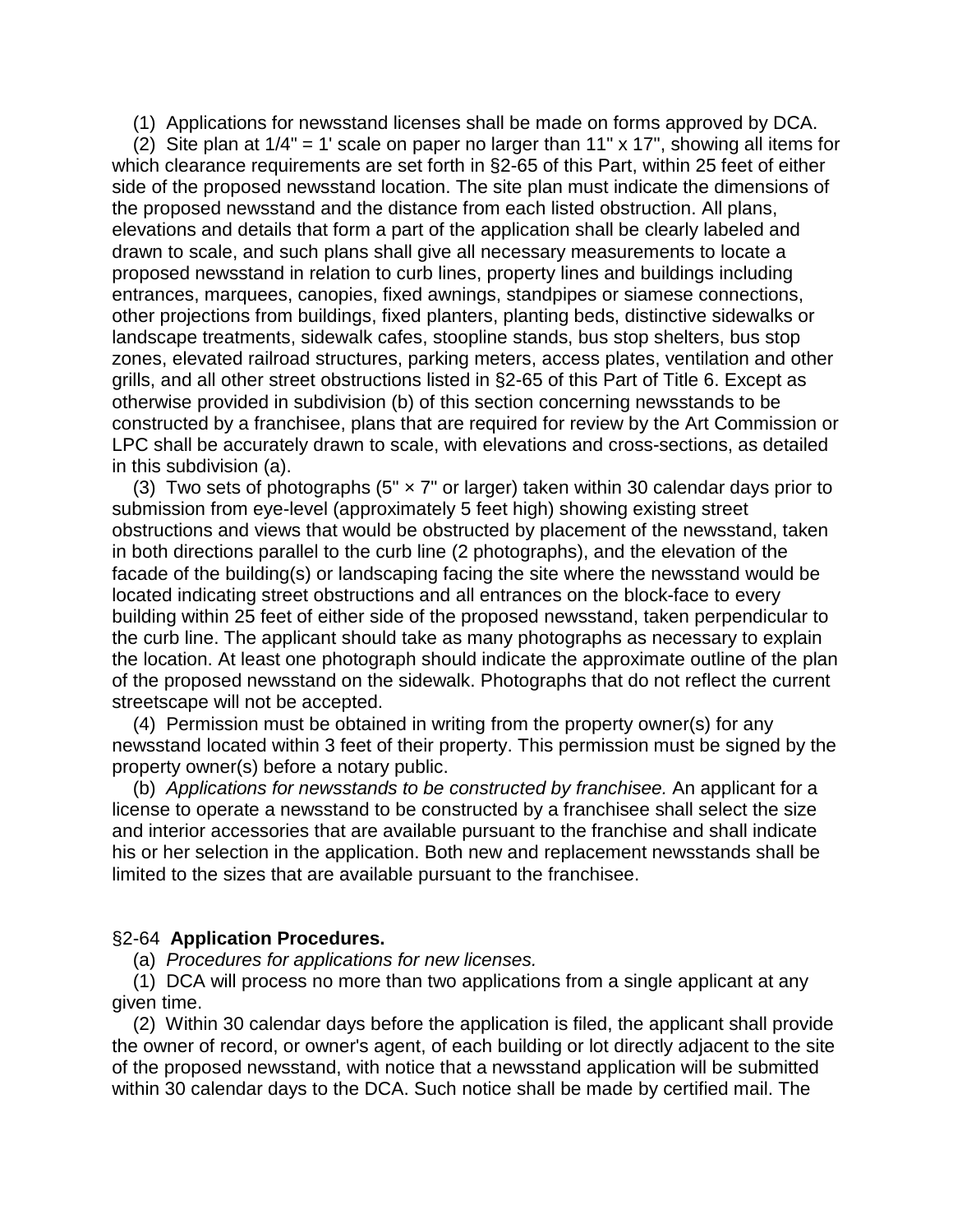notice shall specify the dimensions of the proposed stand and the distance and direction it will be located from the closest intersection. Proof that such notice was given is required at the time the completed application is submitted to the DCA. The applicant must submit a copy of such notice, the certified mail receipt, and an affidavit attesting to the mailing of such notice.

 (3) Within 5 business days after receipt of a completed application, DCA shall forward a copy of such application and relevant documents to the Community Board for the district in which the newsstand is proposed to be located. The Community Board may, within 60 calendar days of receipt of such application, provide comments to DCA with respect to any of the factors addressed in these rules, and its suggestions as to the peak hour(s) and day(s) of pedestrian congestion for the proposed location. If the Community Board provides no comments within 60 calendar days, it shall be deemed to have waived its opportunity to comment. DCA shall forward the Board's comments within 5 business days of receipt to DOT, and, should DOT approve the application, to the Art Commission or LPC.

 (4) DOT shall review the location of the proposed newsstand for its compliance with the requirements of §2-65(a) of this Part and conduct pedestrian level of service counts in accordance with §2-65(a)(4) of this Part at the peak times and days, including those times and days suggested by the Community Board. DOT shall determine whether the location is acceptable within 60 calendar days of receipt of the Community Board's comments or the expiration of the Community Board's 60 calendar day period in which to provide comments if no comments are received from the Board. DOT shall transmit its determination to DCA within 5 business days of such determination.

(5) DOT determination.

 (A) DCA shall, within 5 business days of receipt of DOT's determination, transmit the results of such determination to the applicant.

 (B) If DOT disapproves the location, the application shall be deemed denied. The applicant may resubmit an amended application, provided:

(i) the applicant pays an additional \$50 reapplication fee;

 (ii) the amended application is submitted within 30 calendar days of the date of DCA's notification to the applicant of DOT's determination;

(iii) such application has not been previously amended; and

 (iv) such amended application is limited to a site that is located in front of the same building and on the same block-face of the site identified in the original application.

 (C) If DOT approves the location identified in the application, the applicant shall, within 30 calendar days of the date of DCA's notification to the applicant of DOT's approval, submit to DCA the materials required for Art Commission or LPC review in accordance with paragraph (7) of this subdivision (a).

 (6) Art Commission or LPC review. If the proposed stand is located on a landmark site or within an historic district, DCA shall transmit the application to the LPC, which shall conduct its review under this Part in lieu of an Art Commission review. If the proposed stand is located anywhere else, DCA shall transmit the application to the Art Commission. The Art Commission or the LPC shall review the appropriateness of the proposed newsstand's relationship to its surroundings.

 (7) Notification of Art Commission or LPC determination. The Art Commission or the LPC, as appropriate, shall notify DCA of its determination. Within 5 business days of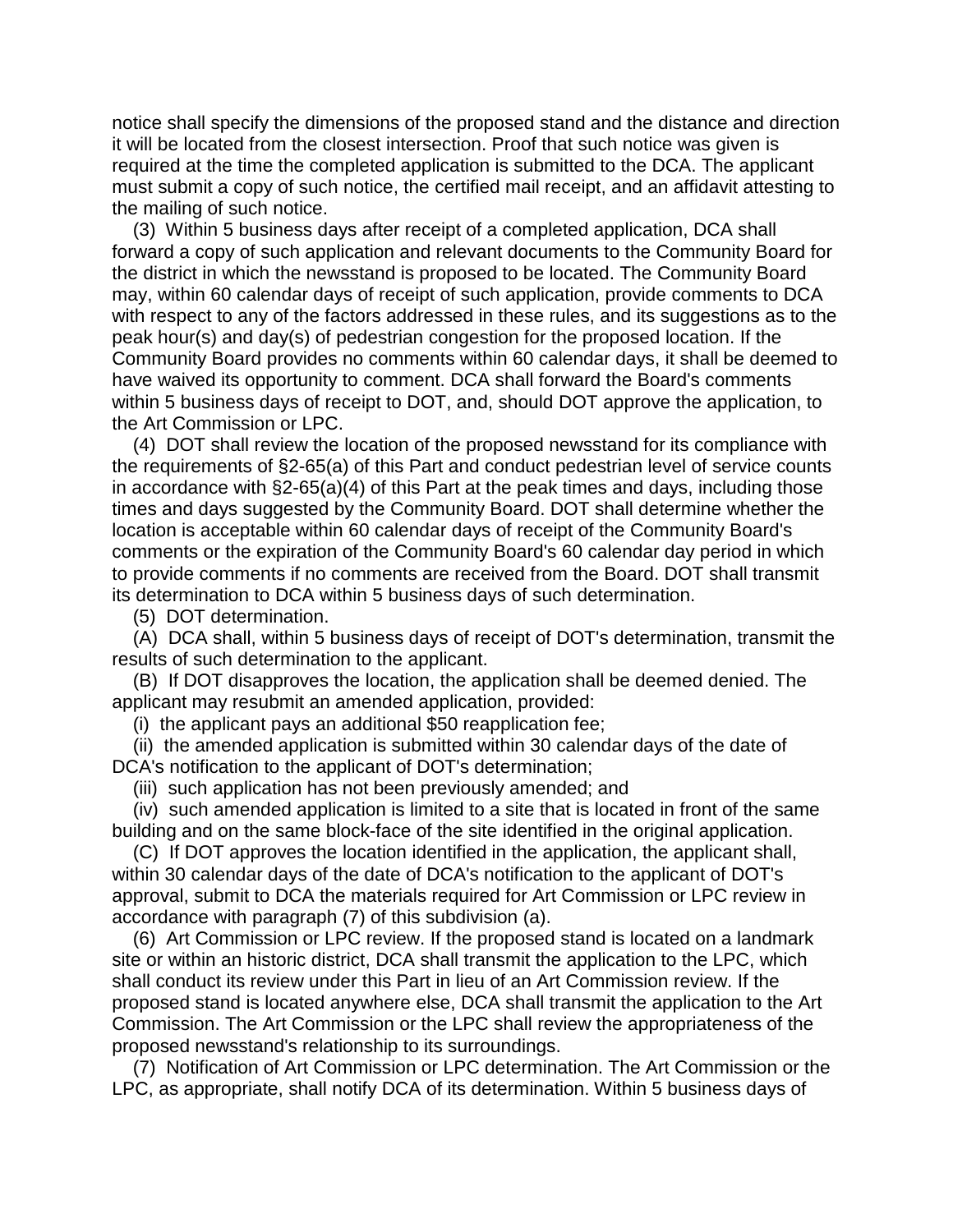receipt of Art Commission or LPC determination, DCA shall transmit the results of such determination to the applicant and send a copy of the notice to the Community Board.

 (8) Construction of stand. The license applicant is required to reimburse the franchisee, to the extent required by the franchise, for the costs of construction and installation by such franchisee of a newsstand that is not a replacement newsstand, as defined in §2-61 of this Part. No license shall be issued to the applicant and no construction of a proposed newsstand shall begin until the franchisee provides DCA with satisfactory proof that the costs of construction, to the extent required by the franchise, have been paid or provided for by or on behalf of the applicant to the satisfaction of the franchisee. The franchisee shall obtain necessary construction, electrical, street opening, and other permits and approvals before commencing construction. Construction shall be completed within 150 calendar days from the date of AC or LPC approval. In the event that construction is not completed within such period due to conditions over which the franchisee or the applicant for a license have no control, DCA shall have discretion to extend the timeframe for such construction for a reasonable period beyond the initial 150 calendar days. If, after DOT inspection of the proposed newsstand site, but prior to construction of such newsstand, conditions surrounding such site change so that the newsstand would no longer comply with the siting criteria in §2-65 of this Part, it shall be the responsibility of the applicant for a license to identify an alternate location that fully complies with such siting criteria and to obtain approval of such alternate location from DCA, DOT, as well as the AC or LPC.

 (9) Notice of completion of construction. DOT shall notify DCA of the completion of the newsstand. The applicant must submit, for DCA and Art Commission records, 8" x 10" color archival-quality photographs of all sides of the newsstand, including at least one photograph each of the front, back, and both sides of the newsstand. Each photograph must be clearly marked on the back to indicate the stand's location, the applicant's name, the view of the stand depicted in the photograph, and the date the photograph was taken.

 (10) DCA verification. Within 15 business days of receipt of the notice that construction has been completed, DCA and/or DOT shall complete their inspections of the newsstand to verify that it has been built according to approved plans.

(11) Grant of license.

 (A) Within 5 business days after the inspections required by paragraph (10) of this subdivision (a), DCA shall notify the applicant whether the newsstand is satisfactory.

 (B) If the newsstand is found to be satisfactory, the applicant shall, in the case of the construction of a newsstand that does not replace an existing newsstand already licensed to the applicant, provide a New York State certification of authority to collect sales tax. No license shall be granted by DCA absent receipt of such certification.

 (C) If DCA or DOT finds that the newsstand has not been constructed in accordance with the approved plans or at the correct location, DCA shall not issue a license until the stand is constructed in accordance with approved plans and at the correct location in accordance with the timing requirements in paragraph (8) of this subdivision (a).

 (12) Death or disability of licensee. At the discretion of the Commissioner or his or her designee, upon the death or permanent disability of the person who was licensed to operate a newsstand at a location, DCA may accept an application for a license to operate such existing newsstand where: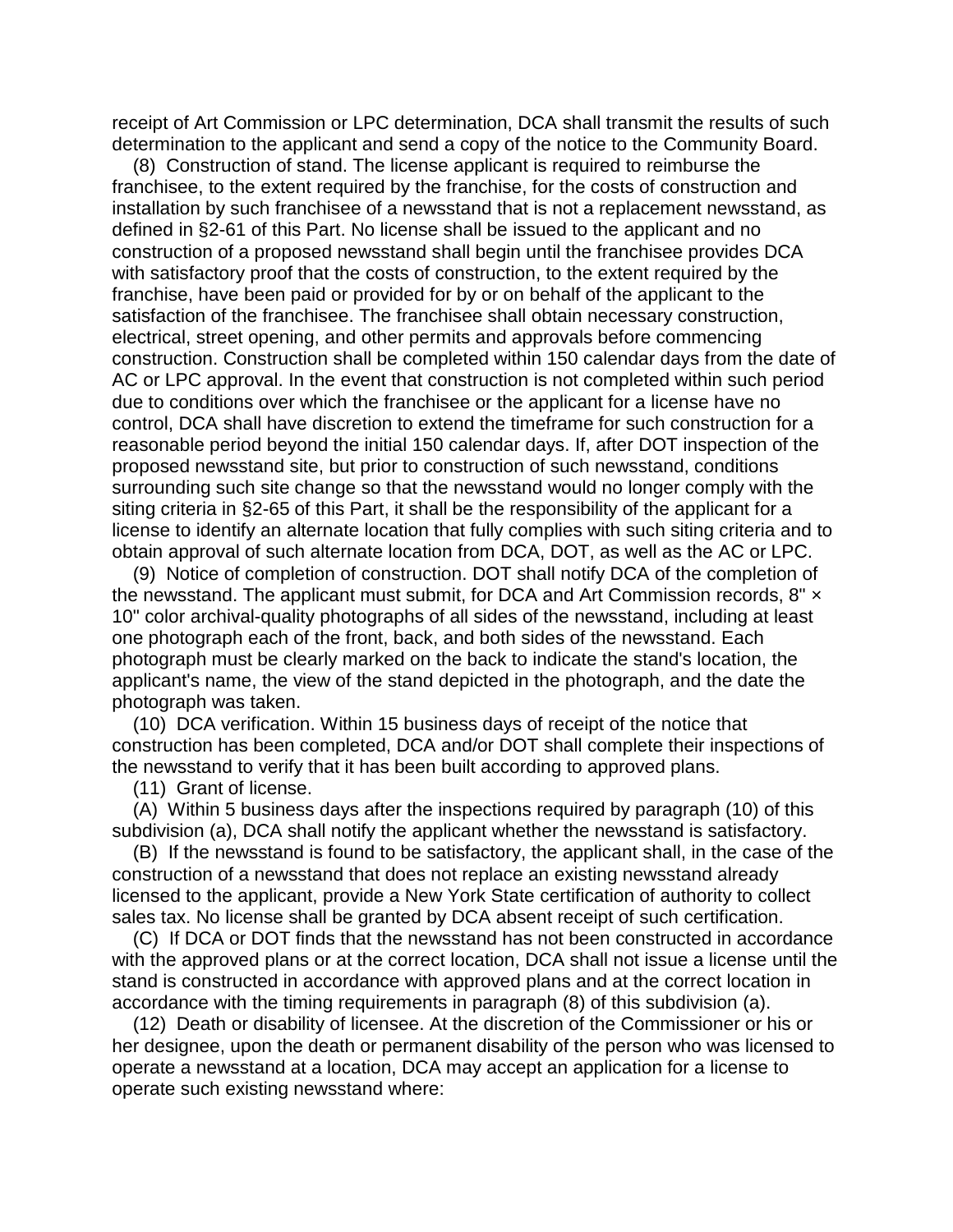(A) the applicant is a dependent spouse, dependent domestic partner, dependent child or one-time employee of the former licensee, or bears another pre-existing, established relationship to such former licensee that included financial dependence on such licensee;

 (B) the applicant demonstrates to DCA that the operation of such newsstand will be his or her principal employment; and

 (C) the applicant is a person to whom the grant of such license would be in the interests of fairness.

 The Commissioner may grant a license to such an applicant who meets the burden of demonstrating eligibility to operate such an existing newsstand where the conditions in this paragraph (12) have been met, the applicable license and application fees have been paid, the New York certification of authority to collect New York sales tax has been provided, and the newsstand meets all other applicable requirements of this Part including, but not limited to, a qualifying inspection by DOT.

(b) *License renewal.*

(1) The licensee shall obtain from DCA the appropriate renewal application form.

 (2) Pursuant to §20-231(c) of the Code, DOT shall inspect all newsstands, including those of 50 square feet or less, at the time they are constructed by the franchisee or in the year 2008, whichever comes first, and every 6 years following 2008, to determine whether their locations comply with the applicable size and siting requirements of §20-231 of the Code and §2-65 of this Part. Renewal of licenses within such 6 year interval shall not be contingent upon an inspection by DOT, except where DOT's previous determination was based on a mistake of fact.

 (3) No license shall be renewed for any newsstand that was first licensed and has been in existence at the same location since prior to August 1, 1991 if the newsstand fails to comply with any provision of the Code or the siting requirements of §2-65(b)(2) of this Part. If the location of such newsstand does not meet the siting requirements of §2-65(b)(2) of this Part, such newsstand may either be reduced in size at the same location to the extent a newsstand that complies with such siting requirements is available pursuant to the franchise or be relocated to a site that complies with the siting requirements that are applicable to newsstands that were first licensed on or after August 1, 1991, set forth in §2-65(b)(1) of this Part within the catchment area of such newsstand in accordance with the process described in §2-68(e) of this Part.

 (4) No license shall be renewed for any newsstand that was first licensed on or after August 1, 1991, if DOT determines pursuant to an inspection, scheduled and conducted in accordance with paragraph (2) of this subdivision (b), that the newsstand fails to comply with any provision of the Code or the siting requirements of §2-65(b)(1) of this Part. If the location of such newsstand does not meet the siting requirements of §2- 65(b)(1) of this Part, such newsstand may either be reduced in size at the same location to the extent a newsstand that complies with such siting requirements is available pursuant to the franchise or be relocated to a site that complies with such siting requirements within the catchment area of such newsstand in accordance with the process described in §2-68(e).

 (5) Prior to issuing a license renewal, DCA shall first determine that the newsstand is in good repair, free of advertising, other than advertising placed on the newsstand by a franchisee, does not exceed 72 square feet in area (or 50 square feet, if applicable),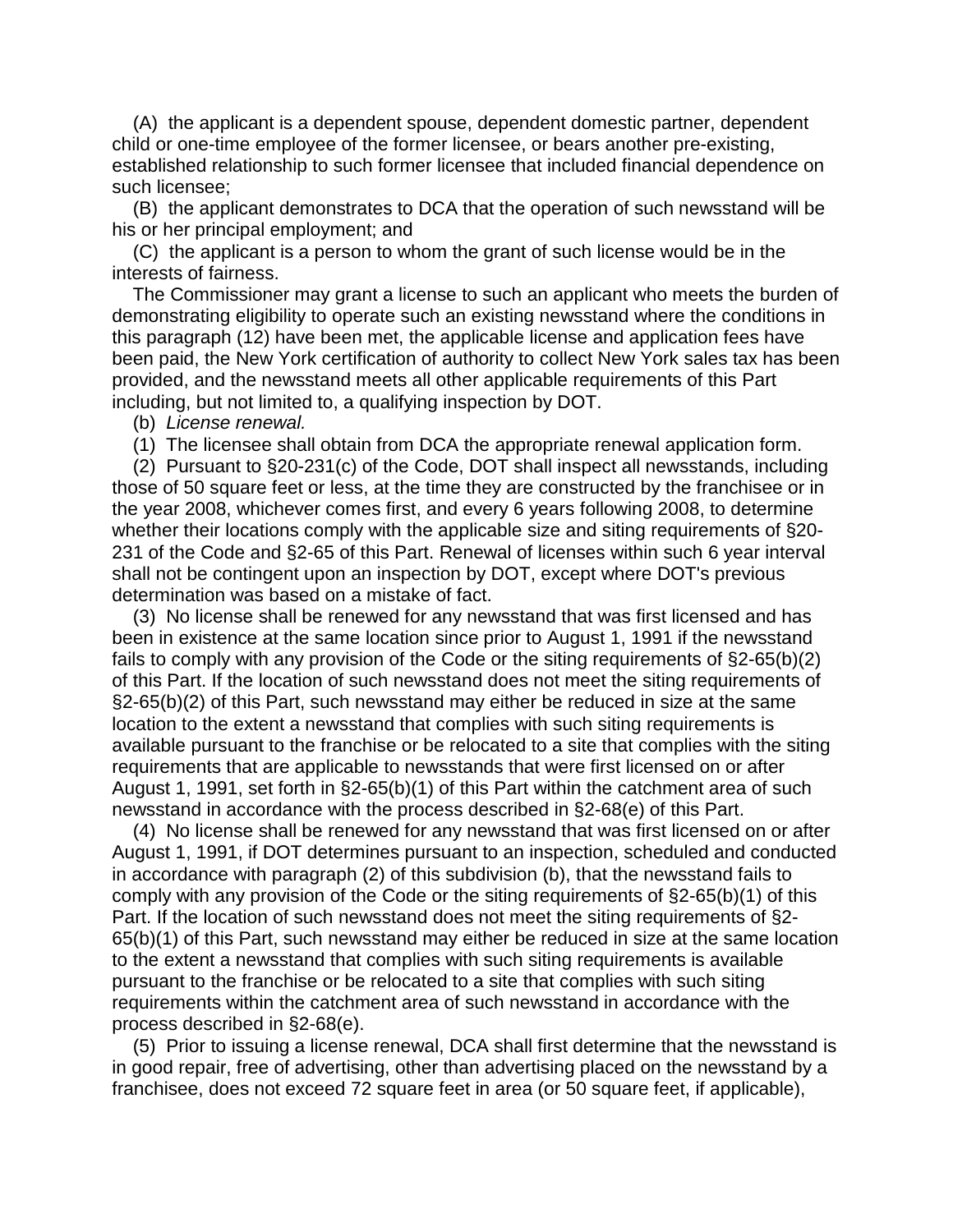and conforms with the previously approved plans for such newsstand or, if constructed and installed by a franchisee, has not been altered.

 (c) *Changes in license status.* In addition to any other basis for revoking a license, the Commissioner of DCA may revoke, cancel, or refuse to renew a license to maintain and operate a newsstand for any of the following reasons:

 (1) upon a finding by the Commissioner of DCA that the location listed in the license was not utilized for a period of two consecutive months or more;

 (2) upon a finding by the Commissioner of DCA that the licensee is not using the newsstand primarily for the sale of newspapers and periodicals;

 (3) that a judgment has been entered against the licensee for failure to pay the franchisee the cost of the construction and installation of a newsstand in accordance with §20-229 of the Code; or

 (4) that a non-temporary change in conditions has rendered or will render the newsstand a hazard because it obstructs pedestrian flow or the flow of vehicular traffic or for any other reason. A licensee may propose the relocation of such newsstand in accordance with the process in subdivision (d) of §2-68 of this Part.

 (d) *Alteration or enlargement of newsstands.* The licensee shall make no structural alteration to a newsstand that is constructed and installed by a franchisee. The licensee of any other newsstand shall maintain such newsstand in conformity with previously approved plans for such newsstand and shall make no structural alteration in the newsstand without the approval of DCA. The enlargement of a newsstand requires the application for a new license in accordance with the process and procedures for applications for new licenses, except as otherwise provided for newsstands that are to be constructed by a franchisee to replace newsstands in existence at the time of the grant of a franchise in accordance with §20-231(k) of the Code and §2-68 of this Part.

 (e) *Fees.* The holder of a license to maintain or operate a newsstand, including a licensee of a newsstand constructed and installed by a franchisee, shall be liable for the payment to the department of the biennial fee for a license to maintain or operate a newsstand in accordance with §20-230(b) of the Code.

### §2-65 **Siting Requirements for Newsstands.**

 (a) *New newsstands*. The clearance requirements of this subdivision (a) apply to applications for the issuance of a license to install, construct and operate newsstands at locations at which no newsstand is licensed at the time of the application.

(1) Clear path.

 (A) All newsstands shall be installed so as to allow a straight unobstructed path ("clear path") for pedestrian circulation on the sidewalk, which must measure at least 9 1/2 feet of the sidewalk's width.

 (B) Clearance for pedestrians for curb-line newsstands. When reviewing the relationship of newsstands to other obstructions on the sidewalk, a principal concern is the maintenance of a straight clear path of 9 1/2 feet in front of the stand. In addition, there must be a clearance of 15 feet on either side of the 9 1/2 foot clearance in front of the stand. (See Illustrations 1 and 2.)

 (C) Clearance for pedestrians for property-line newsstands. For property-line newsstands, the distance from curb to newsstand must be as provided in the Code,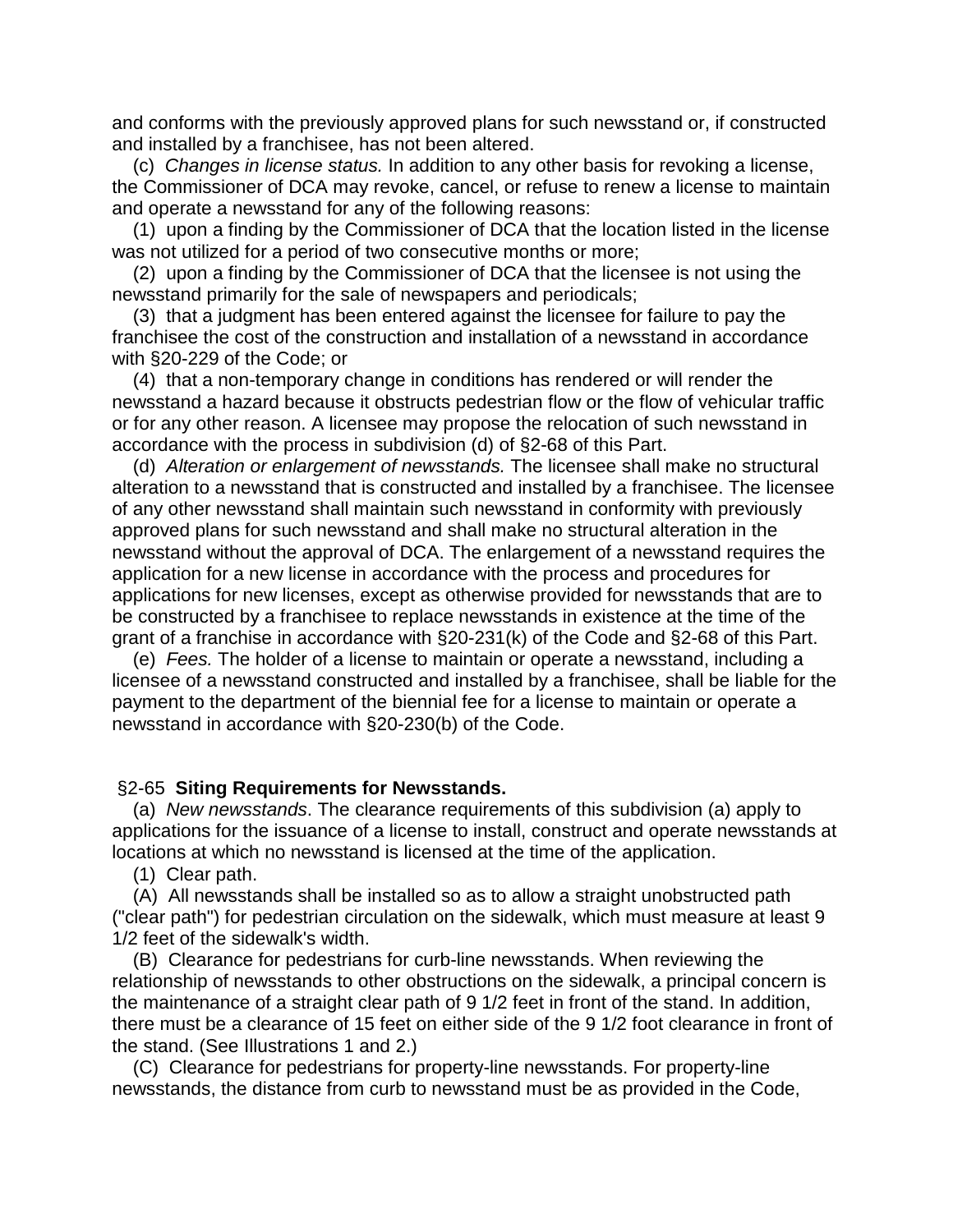which requires a minimum clear path of 9 1/2 feet. Newsstands shall not be installed within 3 feet of the property line without the property owner's written permission. (See Illustration 3.)

 (D) There shall not be any grate or cellar door included as a part of the clear path directly in front of the proposed stand or beneath it.

(2) Clearances in general.

 (A) Newsstands may not be located within 1 foot, 6 inches of any curb line of a street or within 10 feet of the property line extended at the intersection of any two streets. (See Illustration 4.)

 (B) A minimum distance of 15 feet measured parallel to the curb must be maintained between the newsstand and other newsstands, bus shelters, automatic public toilets, computer information kiosks, enclosed or unenclosed sidewalk cafes, and subway entrances and exits, except for stands at the rear of subway entrances or exits, as provided in §20-231(f) of the Code.

 (C) A 15 foot clearance is required from curb cuts leading to garages, driveways, parking lots and truck service areas. All clearances from such curb cuts must also meet DOT safety and operational requirements.

 (D) A 10 foot clearance is required from property lines extended at the intersection of two streets (see Illustration 4), fire hydrants (in any direction), standpipes (in any direction), siamese connections (in any direction).

(E) A 5 foot clearance is required from the tree pit, in any direction, or a canopy.

 (F) A 3 foot clearance is required from street lights and traffic signal poles, in any direction.

 (G) A 2 foot clearance, in any direction, is required from ventilation or other grills, cellar doors, manholes, access plates, adjoining building vaults or transformer vaults, street signs, parking meters, telephones, fixed litter baskets, valve boxes, and mail boxes.

 (H) A 1 1/2 foot clearance is required from curbs, measured perpendicular to the curb-line.

 (I) If DOT determines that a proposed location for a newsstand would place it directly above or adjacent to an underground vault, and that the proximity of the stand to such a vault could reasonably pose a hazard, the proposed location shall be rejected.

(J) Newsstands may not be placed under fire escapes.

(K) Newsstands may not extend into taxi stands or bus stops.

 (L) Newsstands may not be placed within the frontage of any building having more than 3 floors of retail use, measured from a line drawn between the curb and the edges of each building.

 (M) Newsstands may not be placed within 15 feet of any other obstruction, such as scaffolding or construction material, that is present at the time at which the proposed site for the newsstand is inspected by DOT. If the removal of such obstruction may be reasonably expected within one year, an applicant for a new newsstand may propose such a site for placement of a newsstand upon the removal of such obstruction. DCA shall keep all such applications on file for a maximum of one year from the date of application. It shall be the responsibility of the applicant to notify DCA that such obstruction has been removed. After one year, any such application that is still pending for any reason, including the continued presence of such obstruction, shall be denied.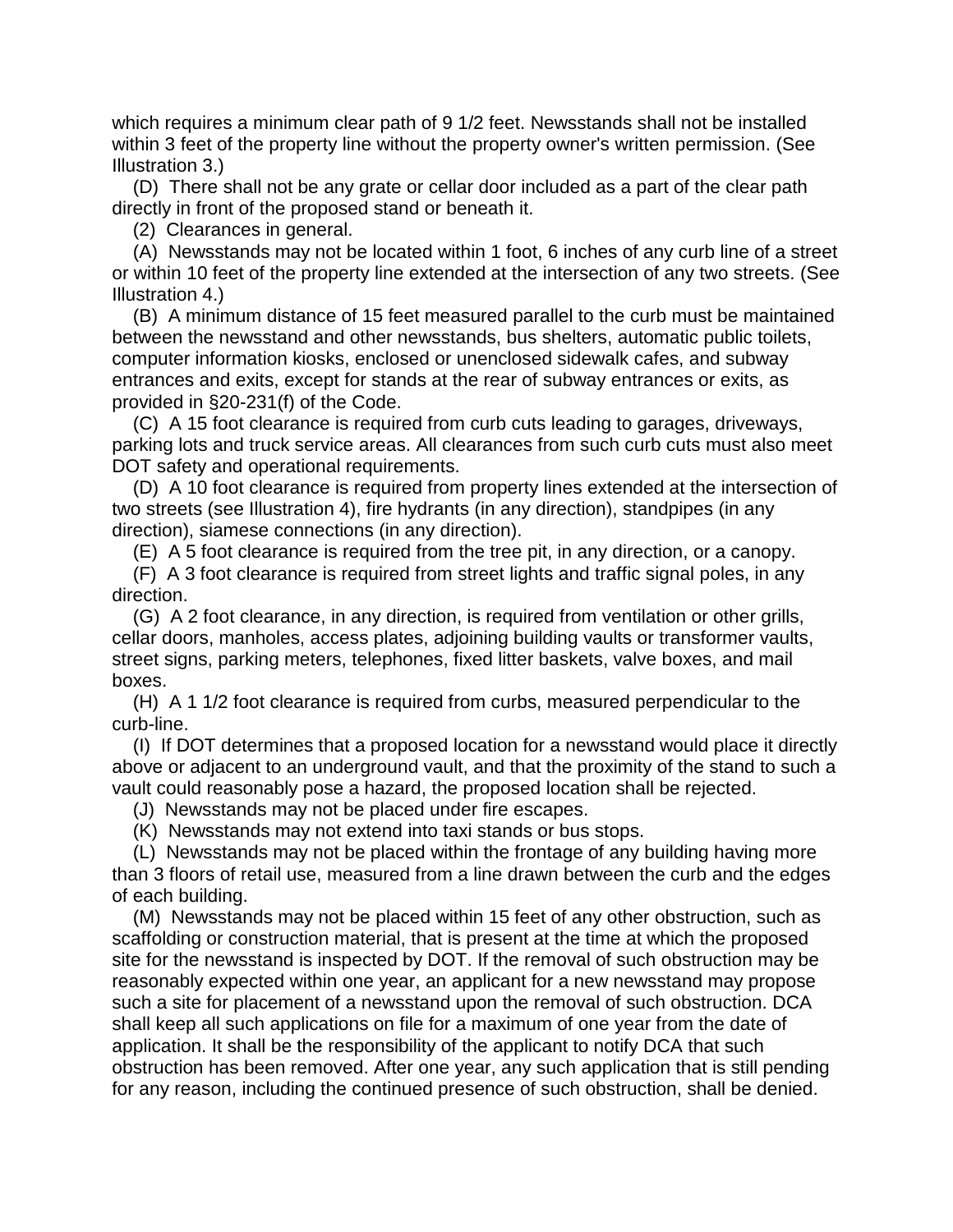(3) Clearances from elements of buildings.

 (A) Except as provided in subparagraph (B) and (C) of this paragraph (3), a 15 foot clearance as measured parallel to the curb is required from significant entrances to major buildings, defined as entrances to houses of worship, governmental buildings, any entrance to the elevator lobby of a building having non-residential uses above the street level floor and having 16 floors in height or more with a frontage of at least 100 feet on narrow streets or 140 feet on wide streets, any entrance to the lobby of a hotel, any entrance from a bank to the street providing access to tellers for members of the general public, excluding automatic teller machine (ATM) rooms, unless the ATM entrance also serves as the main entrance to the bank, entrances to theaters, and entrances to box offices. Such clearances shall be measured from a line drawn between the curb and the nearest edge of such entrance (see Illustration 5). For purposes of this paragraph (3), the definition of "narrow" and "wide" streets in §12-10 of the New York City Zoning Resolution shall apply.

(B) A 10 foot clearance is required from service or freight entrances.

 (C) A 5 foot clearance is required from all other retail entrances and building entrances.

 (4) Pedestrian level of service. No newsstand will be permitted at any location where DOT has determined that the level of service that would be created by the proposed stand at that location for the peak 15 minutes of the peak hour has a pedestrian flow rate equal to or greater than 11 people per minute per linear foot of clear path. Pedestrian level of service shall be determined by dividing the number of pedestrians counted during the peak 15 minutes of the peak hour by the sidewalk width less the sum of 4.5 feet to allow for pedestrian behavior and the width of any other obstructions. In the case of a curb-line newsstand, sidewalk width is the distance from the face of the newsstand to the building line. In the case of a property-line newsstand, sidewalk width is the distance from the face of the newsstand to the curb-line. DOT shall include in its determination any portion of the area between the building line and the property line which it finds to be immediately adjacent to and level with the public sidewalk, open to the sky, and substantially unobstructed along its entire length, and level, paved, and accessible so as to provide a useable walking surface.

(b) *Renewals and replacement newsstands.*

 (1) Post 7/31/1991 newsstands. No license to maintain and operate a newsstand shall be renewed for any newsstand that was first licensed on or after August 1, 1991, if DOT determines pursuant to an inspection, scheduled and conducted in accordance with subdivision (c) of this section, that the newsstand:

 (A) reduces the area maintained on the sidewalk for pedestrian movement below a width of 9 1/2 feet;

(B) places the proposed newsstand within 5 feet of a fire hydrant;

 (C) creates a level of service at the proposed location for the peak 15 minutes of the peak hour of a pedestrian flow rate equal to or greater than 11 people per minute per linear foot of clear path, as determined by DOT. The pedestrian level of service shall be determined by the method described in §2-65(a)(4) of this Part;

 (D) places the proposed newsstand within 15 feet of a subway entrance or exit (except for newsstands located at the rear of subway entrances in accordance with section 20-231(f) of the Code);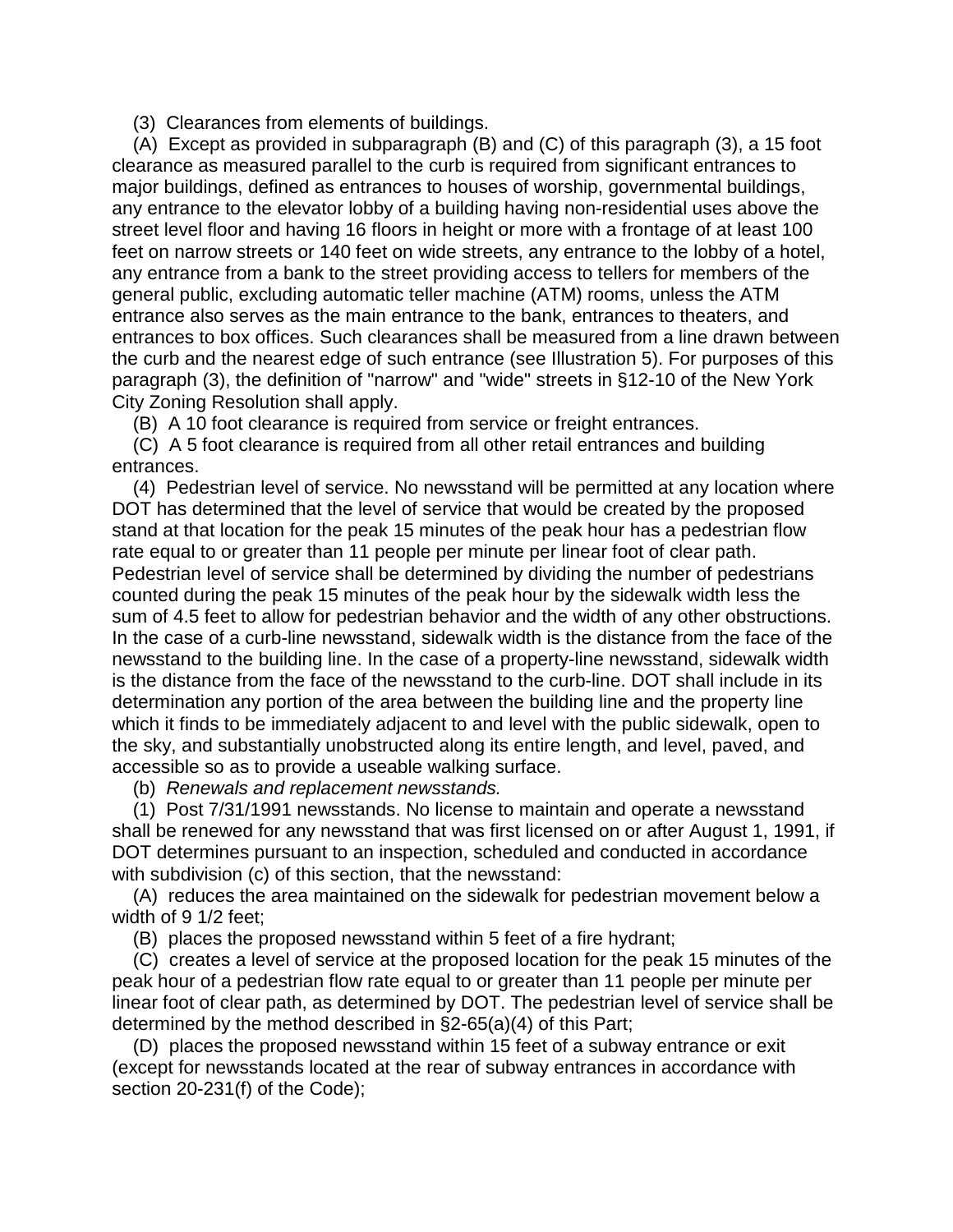(E) extends into the area encompassed by the extension of the property lines from the buildings to the curb at the intersection of two streets and the area 10 feet on either side of such lines;

(F) extends into a bus stop;

 (G) otherwise creates a hazardous condition. For purposes of this subparagraph (G), a hazardous condition shall include, but not be limited to, the location of a newsstand less than one foot, six inches from the curb, under a fire escape, within ten feet of a driveway or parking lot or within two feet from underground access points, such as utility access openings, ventilation grills, or cellar doors.

 (2) Pre-8/1/1991 newsstands. No license to maintain and operate a newsstand shall be renewed for any newsstand that was first licensed and has been in existence at the same location since prior to August 1, 1991 which fails to comply with any applicable provision of the Code, or:

 (A) reduces the area maintained on the sidewalk for pedestrian movement below a width of 9 1/2 feet;

(B) places the proposed newsstand within 5 feet of a fire hydrant;

 (C) creates a level of service at the proposed location for the peak 15 minutes of the peak hour of a pedestrian flow rate equal to or greater than 11 people per minute per linear foot of clear path, as determined by DOT. The pedestrian level of service shall be determined by the method described in §2-65(a)(4) of this Part;

 (D) places the proposed newsstand within 15 feet of a subway entrance or exit (except for newsstands located at the rear of subway entrances in accordance with §20- 231(f) of the Code);

 (E) extends into the area encompassed by the extension of the property lines from the buildings to the curb at the intersection of two streets;

 (F) otherwise creates a hazardous condition. For purposes of this subparagraph (F), a hazardous condition shall include, but not be limited to, the location of a newsstand less than one foot, six inches from the curb, under a fire escape, within ten feet of a driveway or parking lot or within two feet from underground access points, such as utility access openings, ventilation grills, or cellar doors.

 (c) *Inspections by DOT.* Except as otherwise provided in §2-68 of this Part with respect to the reconstruction of newsstands by a franchisee, DOT shall conduct an inspection of newsstands in the year 2008 and every six years thereafter in connection with applications to renew licenses to operate such newsstands to determine whether such newsstands comply with applicable requirements of the Code and this Part, including the applicable clearances in paragraph (1) or (2) of subdivision (b) of this section.

 (d) *Franchise newsstands.* If the Art Commission or the LPC has approved the type and design of a model of a new newsstand to be constructed and installed by a franchisee after the grant of a franchise, the Art Commission or LPC shall review the appropriateness of the franchise model for the proposed location and the design relationship of the proposed newsstand to its surroundings.

# §2-66 **Operations.**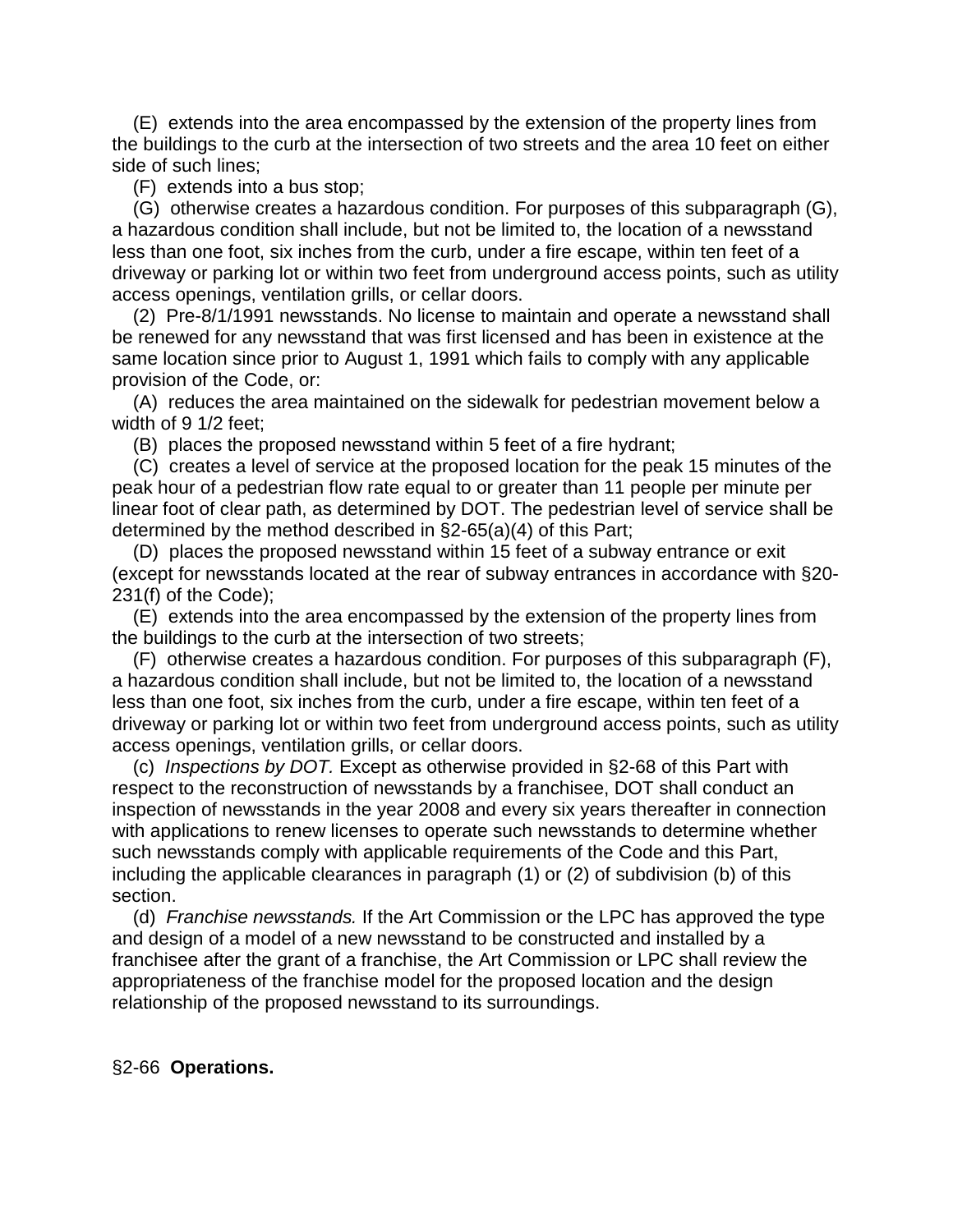(a) *Display of merchandise.* Licensees shall not display or offer for sale merchandise from any public space adjacent to the licensed newsstand, whether on racks, shelves, tables, doors, boxes, crates, or from any portion of the newsstand exterior. Nothing may be affixed to or built into the exterior sides, rear or roof of the newsstand, except for advertising placed on the exterior of a newsstand by a franchisee. Nothing may be hung on rope, twine, or similar material affixed to the exterior sides, rear or roof of the newsstand. No sales may take place other than at the front of the newsstand.

 (b) *Advertising.* A licensee shall not place any advertising on any exterior side of a newsstand and shall not interfere with or cover or otherwise block the view of any advertising placed by a franchisee on the exterior of a newsstand.

 (c) *Electricity.* A licensee shall not lease, assign, or sell the use of the licensed newsstand's electricity.

 (d) *Alteration of design.* The licensee shall make no structural alteration in the design or dimensions of a newsstand constructed or installed by a franchisee.

 (e) *Construction of future newsstands.* After the grant of a franchise, no person shall construct or install a newsstand other than a franchisee.

### §2-67 **Temporary Interruptions of Newsstand Operation.**

 If a legally permitted but temporary sidewalk obstruction due to construction, demolition and/or similar activities substantially affects the conditions around the newsstand so that such conditions cause or will cause the newsstand to no longer comply with the siting criteria in §2-65 of this Part or otherwise pose a threat to the free use of the sidewalk by pedestrians, the Commissioner shall have the authority, upon notice and an opportunity to be heard, to temporarily suspend a newsstand's operation until the obstruction is removed. In such cases, the operator may apply to DCA for a temporary relocation of the newsstand pursuant to the procedures specified in subdivision (d) of §2-68 of this Part.

### §2-68 **Review, Approval, Replacement and Relocation of Newsstands Constructed by a Franchisee.**

 (a) *Scope.* This section applies to the review, approval, replacement, and relocation of newsstands constructed and installed pursuant to a franchise to replace newsstands that are in existence on the date of the grant of the franchise and that are not in violation of any of the provisions of §20-231 of the Code or this Part. DOT shall determine whether such newsstands require a change in size or location pursuant to the franchise, and shall perform any inspections necessary to make its determination.

 (b) *If DOT determines that no change in size or location is required.* Notwithstanding any other provision of §20-231 of the Code, this Part, or the second undesignated paragraph of §15-205 of the Code, a newsstand subject to this section, the location or dimensions of which were not in violation of the provisions of §20-231 of the Code or this Part at the date of the grant of a franchise and which complies with all of the terms and conditions of such franchise, may be reconstructed at such location by such franchisee if such reconstruction does not change the location of such newsstand or expand the area occupied by such newsstand for any reason, including compliance with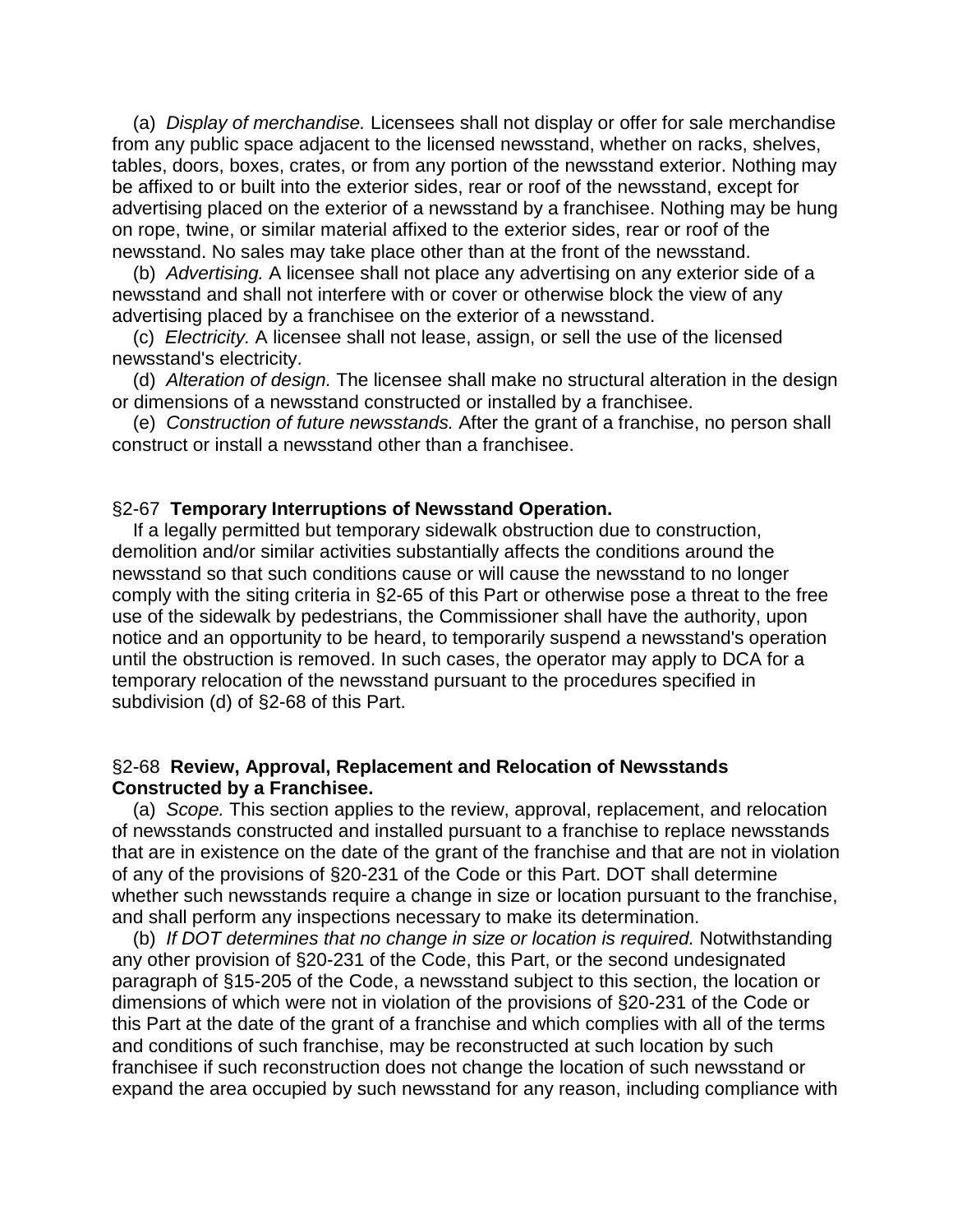the requirements of any provision of law in effect at the time of such reconstruction, such as the requirements of the Americans with Disabilities Act.

 (c) *If DOT determines that location or size must change.* If such reconstruction will result in a change in location or an expansion of the area occupied by the newsstand for any reason, including compliance with the requirements of any provision of law in effect at the time of such reconstruction, such as the Americans with Disabilities Act, such stand may be reconstructed at the changed or expanded location, provided that the location complies with the following siting criteria:

 (1) With respect to newsstands first licensed at the same location prior to August 1, 1991:

 (A) Such newsstand may be reconstructed at such changed or expanded location provided such location does not violate any of the clearance criteria in paragraph (2) of subdivision (b) of §2-65 of this Part.

 (B) If the reconstruction at such changed or expanded location of a newsstand that was first licensed at the same location prior to August 1, 1991 would violate any of the clearance criteria in paragraph (2) of subdivision (b) of §2-65 of this Part, then (i) such newsstand may be relocated in accordance with the process defined in subdivision (d) of this section to a location that meets the criteria applicable to newsstands first licensed on or after August 1, 1991, in paragraph (1) of subdivision (b) of §2-65 of this Part or (ii) the licensee may select a newsstand that is available pursuant to the franchise that would occupy an area that was equal to or smaller than the area occupied by the newsstand it replaces and that meets the criteria specified in paragraph (2) of subdivision (b) of §2-65 of this Part.

(2) With respect to newsstands first licensed on or after August 1, 1991:

 (A) Such newsstand may be reconstructed at such changed or expanded location provided such location does not violate any of the clearance criteria in paragraph (1) of subdivision (b) of §2-65 of this Part.

 (B) If the reconstruction at such changed or expanded location of a newsstand that was first licensed on or after August 1, 1991 would violate any of the criteria in paragraph (1) of subdivision (b) of §2-65 of this Part, then (i) such newsstand may be relocated in accordance with the process defined in subdivision (d) of this section to a location that meets the criteria applicable to newsstands first licensed on or after August 1, 1991 in paragraph (1) of subdivision (b) of §2-65 of this Part or (ii) the licensee may select a newsstand that is available pursuant to the franchise that would occupy an area that is equal to or smaller than the area occupied by the newsstand it replaces and that meets the criteria specified in subdivision (d) of this section to a location that meets the criteria in paragraph (1) of subdivision (b) of §2-65 of this Part.

(d) *Relocation of Newsstands.*

 (1) General rule. On or after the grant of a franchise, a newsstand, the location of which fails to meet the siting criteria for the renewal of the license of such newsstand in paragraph (1) or (2), as applicable, of subdivision (b) of §2-65 of this Part, or which must be relocated for any other reason, shall cease operation and shall be removed from such location. A newsstand required by the provisions of this paragraph to be relocated at any time shall be eligible to be relocated to a site within the catchment area, provided such site is identified by the licensee and meets the siting criteria applicable to the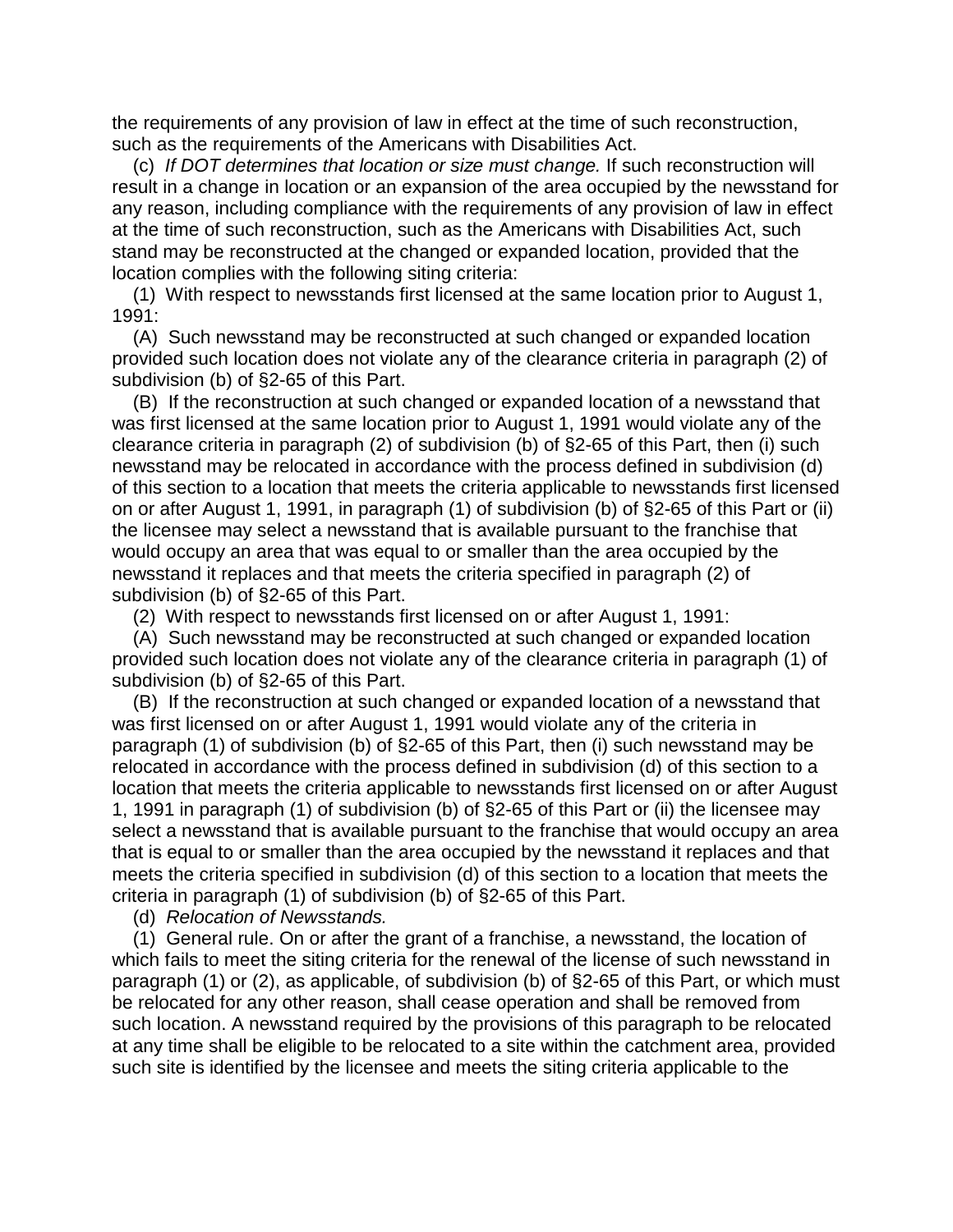renewal of licenses for newsstands first licensed on or after August 1, 1991, in paragraph (1) of subdivision (b) of §2-65 of this Part.

 (2) If the licensee is unable to identify a compliant site within the catchment area to which a newsstand may be relocated in accordance with subdivision (d) of this section, the licensee of such newsstand may apply for a license for a new newsstand in accordance with the applicable provisions of the Code and subdivision (a) of §2-64 of this Part.

#### (e) *Procedures.*

 (1) All existing newsstands for which the licenses are in full force and effect as of July 13, 2006 may be replaced by the franchisee pursuant to the requirements of this chapter and according to a schedule devised by DOT and DCA at their sole discretion.

 (2) Replacement of a newsstand at the location of the existing newsstand or the relocation of a newsstand within the catchment area of such newsstand in accordance with subdivision (d) of this section shall not require a renewal of the license for such newsstand prior to the expiration of the term of such license.

 (3) The licensee shall not be required to submit an application for a license for a new newsstand pursuant to §2-63 of this Part or to comply with the requirements of §2-64 in order to operate the newsstand reconstructed pursuant to this subdivision (e) unless there is no location that complies with the applicable siting requirements in §2-65 of this Part within the catchment area in which such newsstand is located. The licensee must comply with the applicable siting requirements in §2-65 of this Part.

 (4) DCA or DOT shall notify the licensee by certified mail, addressed to the licensee at the address provided by such licensee on his or her most recent application for a license or renewal of a license, of his or her option to arrange for removal of his or her newsstand structure by a person other than the franchisee, and of a time period in which the franchisee will otherwise remove and reconstruct the licensee's newsstand. Such notice shall be mailed by DCA or DOT at least 30 calendar days prior to the first day of such time period during which the franchisee is scheduled to remove and reconstruct the licensee's newsstand. DCA shall deem a licensee to have waived his or her right to arrange for removal of the newsstand by a person other than the franchisee unless DCA or DOT receives, as required by the notice, within 15 calendar days of the date such notice was mailed, written notice from the licensee that such licensee intends to arrange for the removal of his or her newsstand structure by a person other than the franchisee. Any removal by a person other than the franchisee shall be completed at least 5 calendar days prior to the first day of the period during which the franchisee is otherwise scheduled to remove and reconstruct the licensee's newsstand. Any removal of a newsstand by a person other than the franchisee shall comply with all applicable laws, rules, regulations, and standards to ensure the protection of public safety, including but not limited to the deactivation of any electrical current to the newsstand premises.

 (5) If the licensee does not elect to or waives his or her option to elect to have his or her newsstand removed by a person other than the franchisee, then the franchisee may remove and reconstruct the licensee's newsstand during the period indicated in the notice referred to in paragraph (4) of this subdivision (e) and the licensee shall have no right to intervene in that process. If the licensee elects to have his or her newsstand removed by a person other than the franchisee, but fails to have removed his or her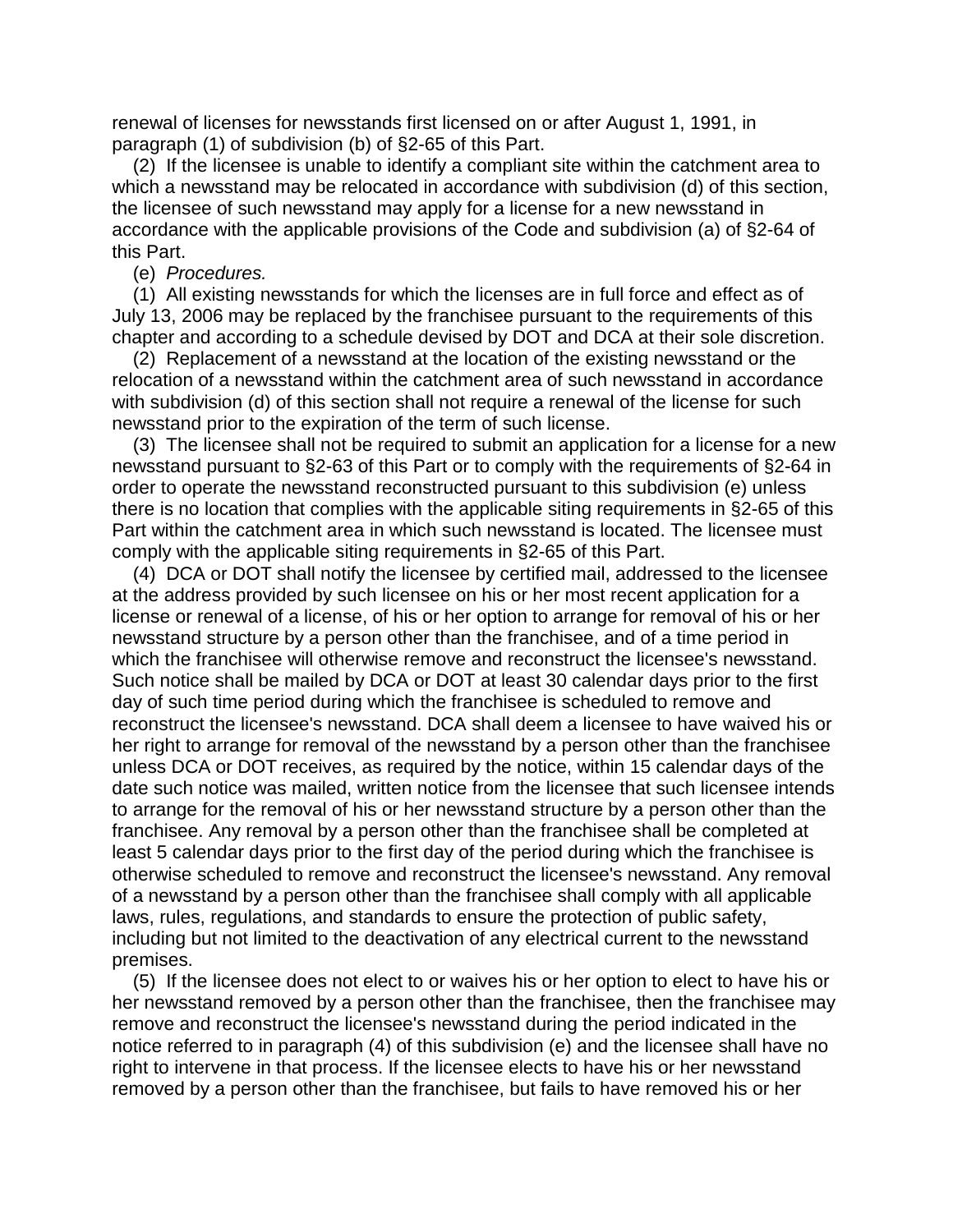newsstand at least 5 calendar days prior to the first day of the period during which the franchisee is otherwise scheduled to remove and reconstruct the licensee's newsstand, the franchisee may remove and reconstruct the licensee's newsstand and the licensee shall be subject to all applicable provisions of §2-69 of this Part.

 (6) All newsstand contents must be removed from the newsstand by the licensee prior to the first day of the period during which the franchisee is scheduled to remove and reconstruct the licensee's newsstand. If the licensee fails to remove said contents within this timeframe, the licensee shall be subject to all applicable provisions of §2-69 of this Part.

 (7) The operation of the newsstand shall cease during such time as the franchisee constructs and installs the replacement newsstand and shall not resume until the licensee receives notification from DCA or DOT that he or she may resume operations.

 (8) The franchisee shall obtain the necessary construction, electrical, street opening, and other permits or approvals required for the construction and installation of the replacement newsstand.

#### §2-69 **Enforcement.**

(a) *General.*

 Failure to comply with any of the requirements of this Part or the applicable provisions of the Code or any other law that applies to the construction, reconstruction, relocation and operation of a newsstand may result in the exercise by the Commissioner of powers granted to him or her in Chapter 1 of Title 20 of the Code, including the power to impose fines and penalties and to suspend, revoke or cancel any license issued by him or her in accordance with the applicable procedures and provisions of such Chapter.

(b) *Obligation to cooperate with replacement of newsstands by franchisee.*

 During the removal, reconstruction, relocation, and continuing operation of the licensee's newsstand, the licensee shall not:

 (1) Impede or interfere with the removal, reconstruction and/or relocation of the newsstand;

(2) Create a hazardous condition; or

 (3) Impede physical access to the newsstand by the franchisee after completion of construction for the purpose of making reasonable repairs to such stand, or for ongoing maintenance by the franchisee, or for an inspection to determine compliance with applicable law.

(c) *Waiver of options.*

 (1) Failure to remove a newsstand at least 5 calendar days prior to the first day of the period during which the franchisee is otherwise scheduled to remove and reconstruct the licensee's newsstand, as provided in notice given pursuant to paragraph (4) of subdivision (e) of §2-68 of this Part, shall be considered a waiver of a licensee's written election to arrange for non-franchisee removal.

 (2) Failure of a licensee to communicate an available choice of interior accessories of a replacement newsstand in a timely manner may result in waiver of the right to choose such interior accessories.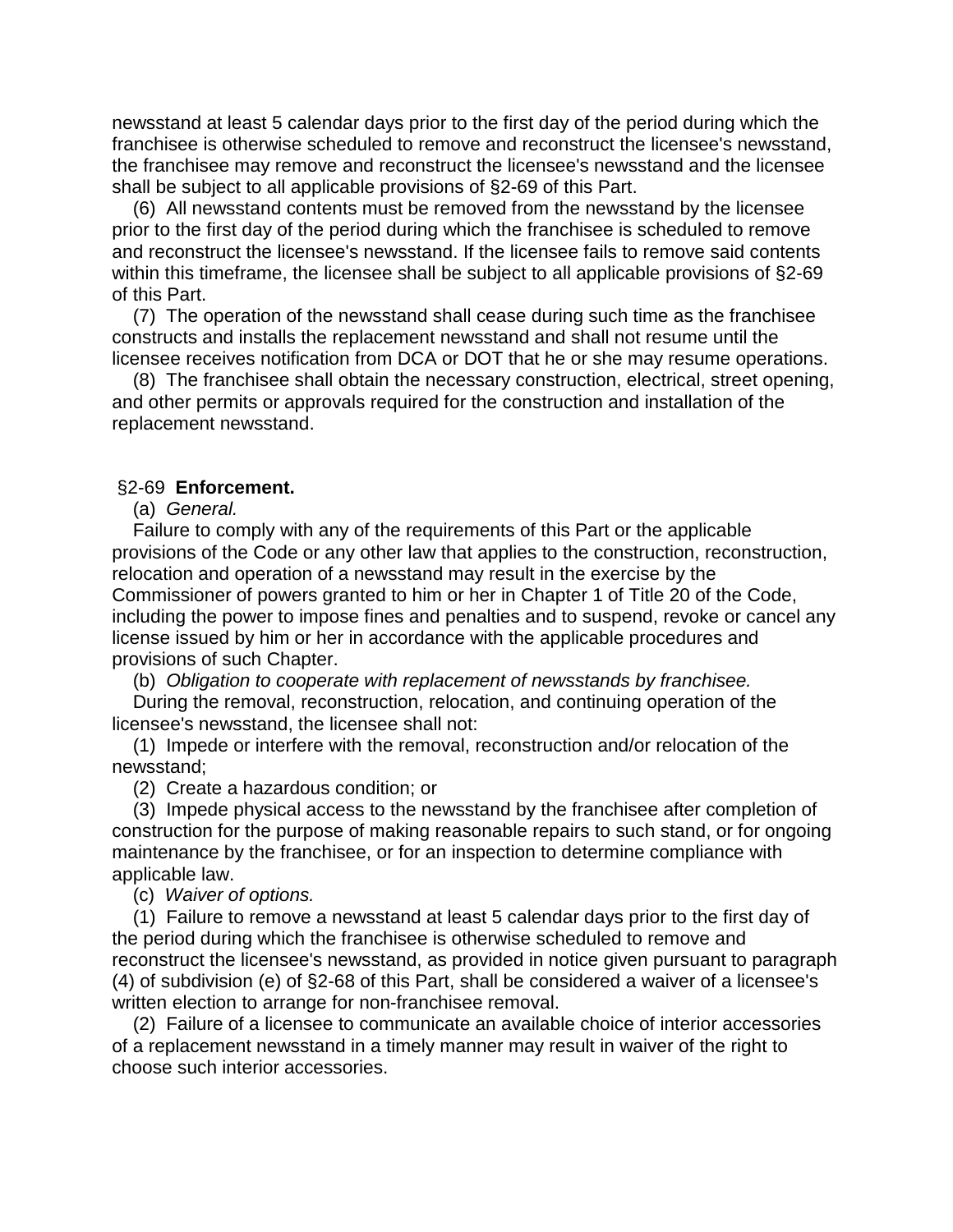(3) Failure to cooperate in any aspect of the transitional procedures contained in subdivision (e) of §2-68 of this Part, or in any other procedure contained in this Part, may result in the forfeiture of options otherwise available to the licensee.

§2-70 **Inquiries and Complaints. Direct all inquiries and complaints to:** Department of Consumer Affairs 42 Broadway New York, NY 10004 Telephone: 311

### §2-70.1 **Illustrations. Illustration 1. Typical full block front plan showing clear path for curb-line newsstand.**



Illustration 1: Typical blockfront plan showing clear path for curb-line stand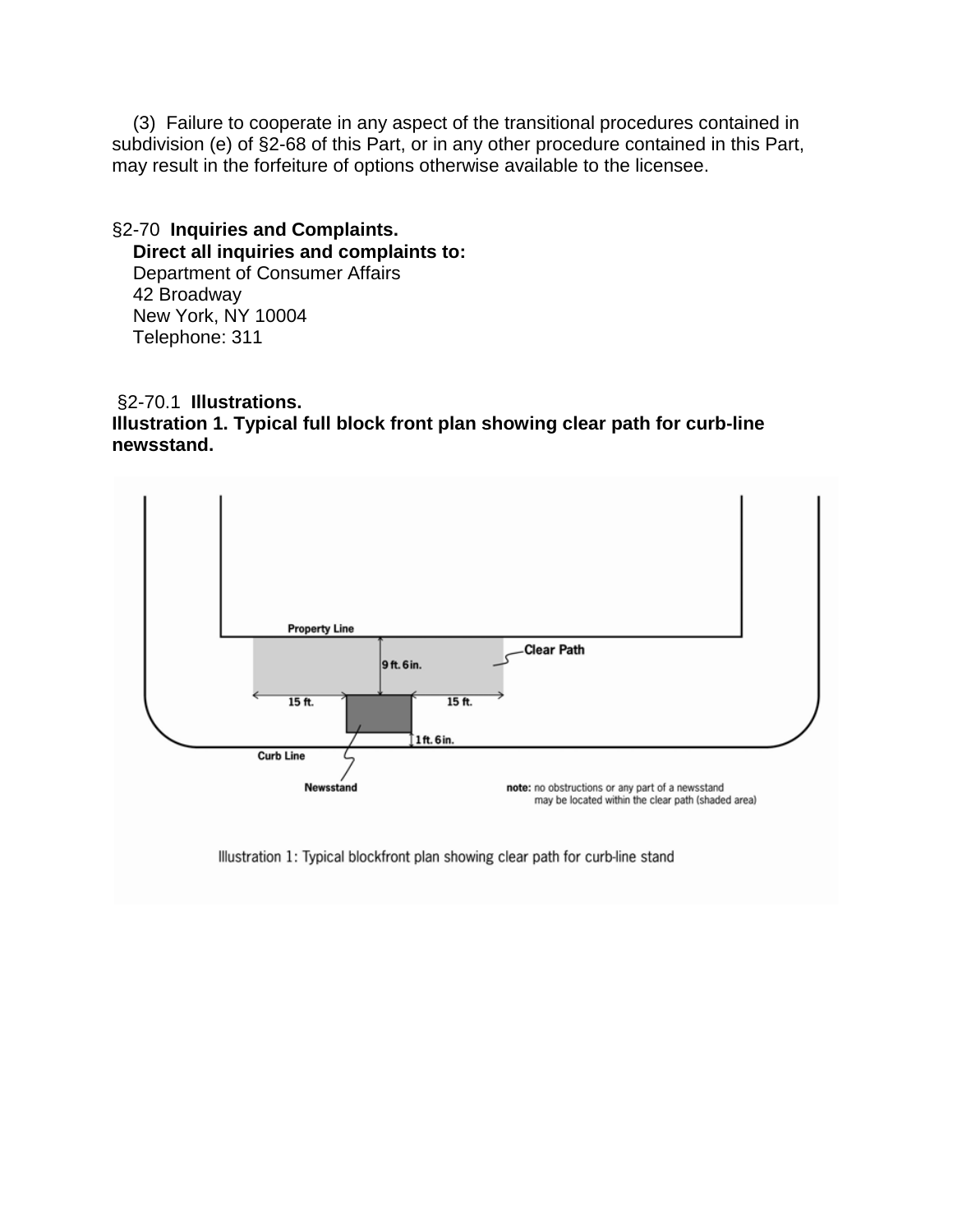**Illustration 2.** Illustrative example showing clear path.



**Illustration 3.** Typical full block front plan showing clear path for property-line newsstand.



note: no part of a newsstand may be located within the clear path (shaded area)

Illustration 3: Typical full blockfront plan showing clear path for property line stand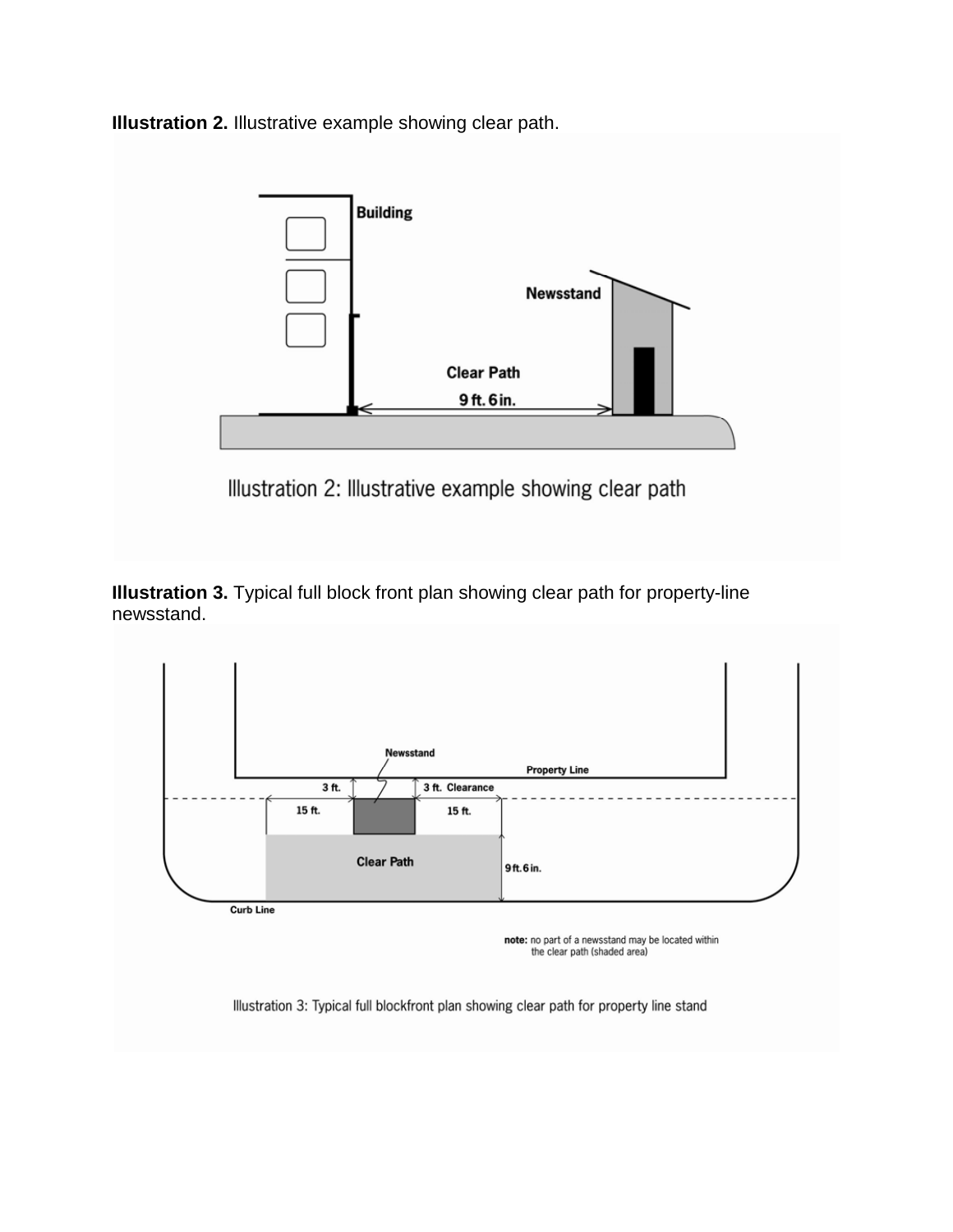



**Illustration 5.** Typical block front showing clearance from building entrances.



Illustration 5: Typical blockfront showing clearance from building entrances.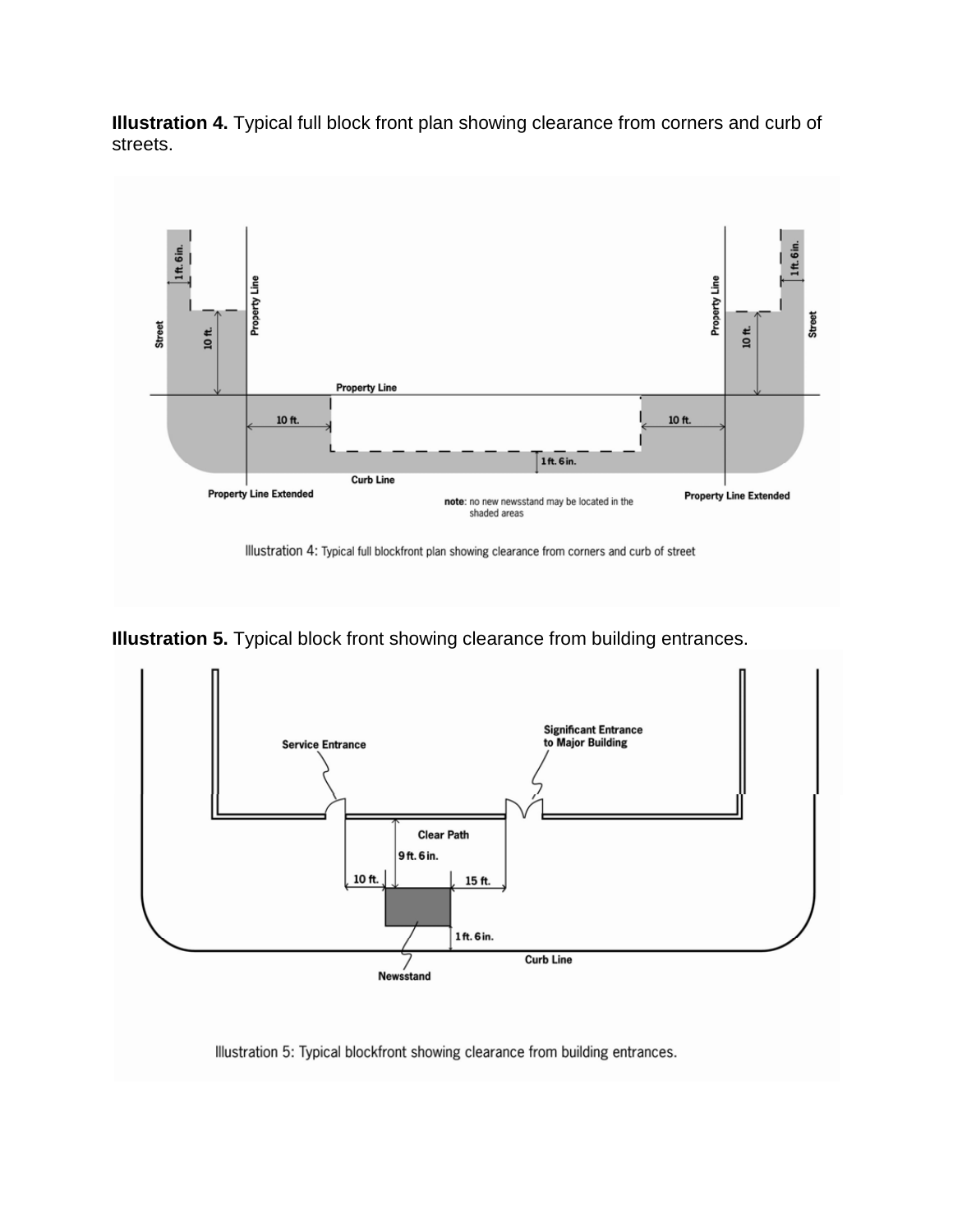**Note:** New York City businesses must comply with all relevant federal, state, and City laws and rules. All laws and rules of the City of New York, including the Consumer Protection Law and Rules, are available through the Public Access Portal, which businesses can access by visiting [www.nyc.gov/consumers.](http://www.nyc.gov/consumers) For convenience, sections of the New York City Licensing Law (and Rules, if enacted) are included as a handout in this packet. The Law (and Rules) are current as of January 2009.

Please note that businesses are responsible for knowing and complying with the most current laws, including any City Council amendments. The Department of Consumer Affairs (DCA) is not responsible for errors or omissions in the handout provided in this packet. The information is not legal advice. You can only obtain legal advice from a lawyer.

## **RULES OF THE CITY OF NEW YORK TITLE 6: DEPARTMENT OF CONSUMER AFFAIRS CHAPTER 2: LICENSES SUBCHAPTER G: SIDEWALK STANDS PART 2: STOOP LINE STANDS**

#### §2-70.2 **Physical Characteristics, Requirements and Prohibitions.**

 (a) Every licensed stoop line stand shall be enclosed at both ends and in front by a fence or partition constructed of wood or some other rigid material, and no box, barrel or any other obstruction shall at any time be maintained outside such enclosure. The outside surface of such enclosure shall at all times be kept smooth and free and clear of all projections which might tend to damage the clothing of passing pedestrians or which might cause bodily injury to such pedestrians.

 (b) On all streets where a distance of four (4) feet outward from the building line exceeds more than one-third the entire width of the sidewalk, no sidewalk stand licensed by the Department of Consumer Affairs shall extend outward from the building line to a point beyond one-third the width of the sidewalk.

 (c) A sidewalk stand license application may be denied where a showing is made that pedestrian traffic movement or public safety or convenience would be significantly impeded by the presence of the stand or that the area is not zoned for retail commercial uses.

 (d) A sidewalk stand which uses ice or water in its display of food or flowers shall be constructed and maintained in a fashion such that ice or water does not escape from the stand to the sidewalk. The sidewalk adjacent to the stand shall at all times be kept free of such ice or water.

 (e) Occupants of stores who are licensed to maintain stoop line stands in front of such stores and their employees or agents shall only accept payment inside of such stores for merchandise sold or displayed at such stoop line stands.

 (f) A stoop line stand licensee and his or her employees or agents shall not use such stoop line stand or the sidewalk adjacent thereto to wash, trim, bunch or otherwise prepare any fruit, vegetables, flowers or other articles sold or displayed at such stoop line stand.

 (g) A licensee shall not display or offer for sale on its stoop line stand any item that is not specifically enumerated as an item that may be sold or displayed on a stoop line